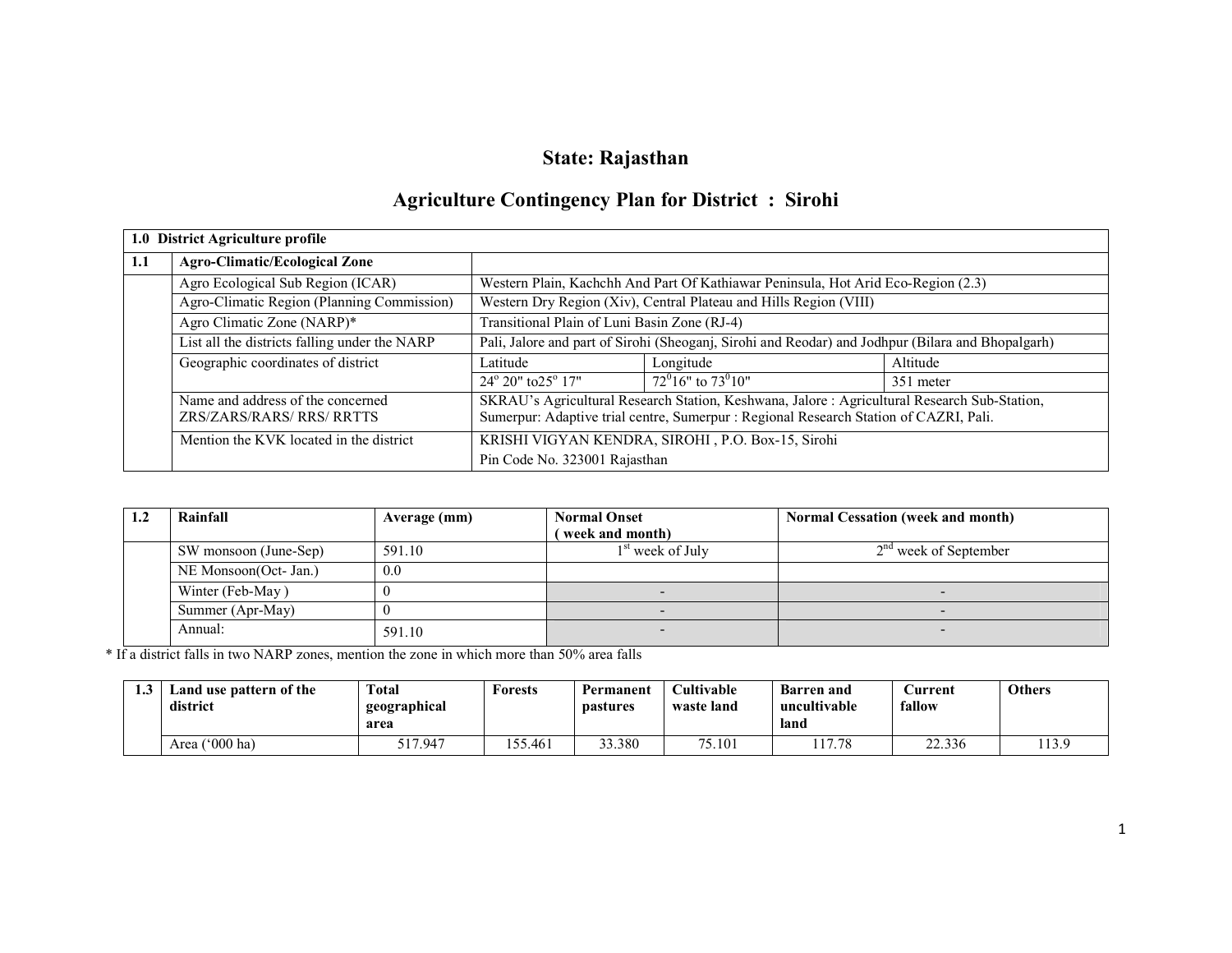| 1.4 | <b>Major Soil types</b>             | Area ('000 ha) | Per cent $(\% )$ of total |
|-----|-------------------------------------|----------------|---------------------------|
|     | Sandy loam soils                    | 185.038        | 74.10                     |
|     | Clay loam soils                     | 61.557         | 24.65                     |
|     | Loam soils                          | 2.758          | 1.10                      |
|     | Mixed black and red clay loam soils | 0.372          | 0.15                      |
|     | Total                               | 249.725        | 100                       |

| <b>1.5</b> | <b>Agricultural land use</b> | Area $(900)$ ha) | Cropping intensity $(\%)$ |
|------------|------------------------------|------------------|---------------------------|
|            | Net sown area                | 162.788          |                           |
|            | Area sown more than once     | 63.136           | 138                       |
|            | Gross cropped area           | 225.3824         |                           |

| 1.6 | Irrigation             | Area ('000 ha)           | Per cent $(\% )$ |  |
|-----|------------------------|--------------------------|------------------|--|
|     | Net irrigated area     | 96.576                   |                  |  |
|     |                        |                          |                  |  |
|     | Gross irrigated area   | 103.001                  |                  |  |
|     | Rainfed area           | $\overline{\phantom{a}}$ |                  |  |
|     | Source of irrigation   |                          |                  |  |
|     | Canals                 | 8.948                    | 1.73             |  |
|     | Tanks                  | 40.520                   | 0.87             |  |
|     | Other walls            | 107.590                  | 20.77            |  |
|     | Bore wells (tube well) | 1.791                    | 0.35             |  |
|     | Lift irrigation        |                          | 0.00             |  |
|     | Other sources          | 77                       | 0.01             |  |
|     | Total                  | 122.926                  |                  |  |
|     |                        |                          |                  |  |
|     | Pump sets              |                          |                  |  |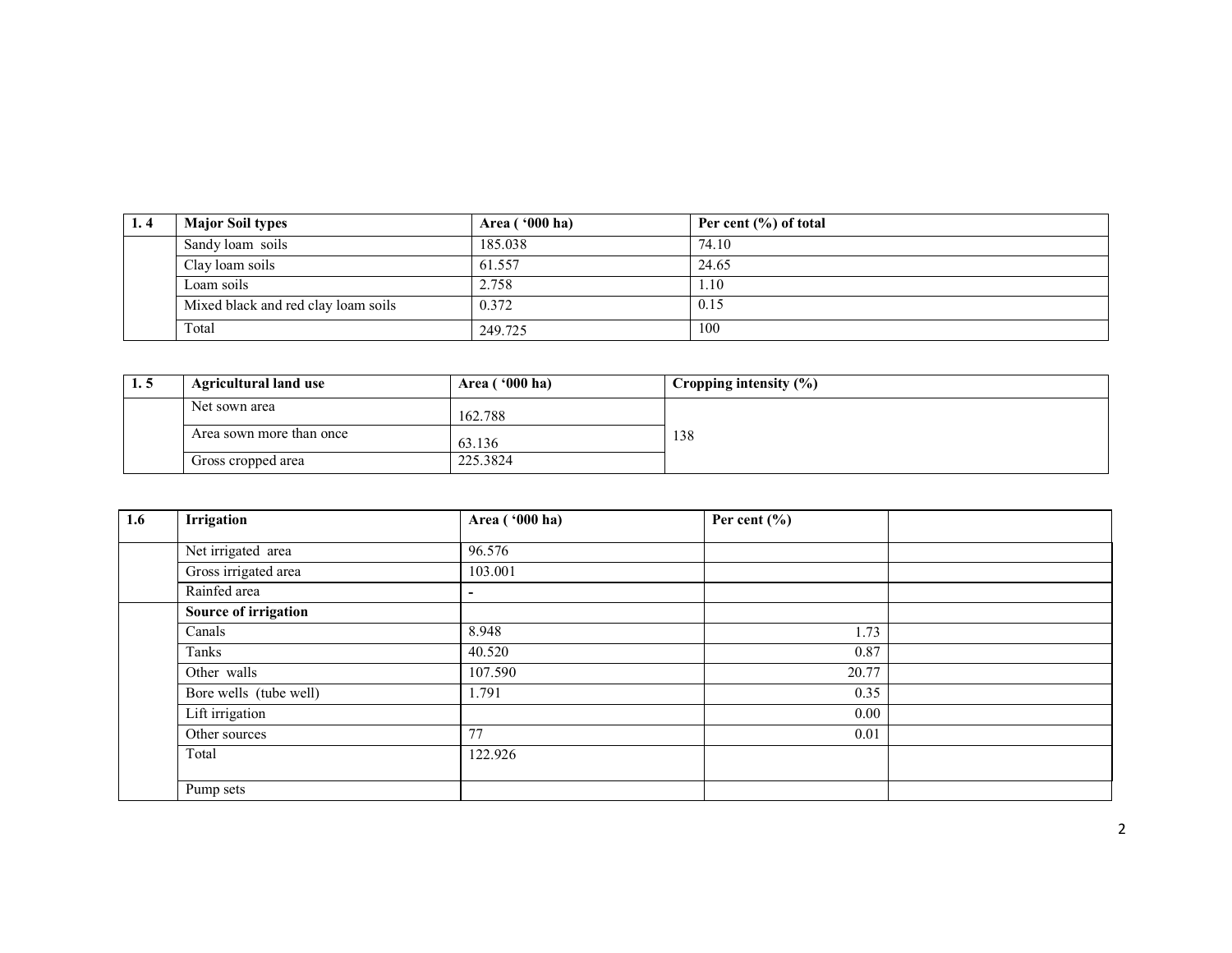| Micro-irrigation                  |               |        |                         |
|-----------------------------------|---------------|--------|-------------------------|
| Ground water availability and use | No. of blocks | % Area | <b>Quality of water</b> |
| Over exploited                    | 02            | 44.62  | salty                   |
| Critical                          |               |        |                         |
| Semi-critical                     | 03            | 55.38  | Good                    |
| Safe                              |               |        |                         |
| Waste water availability and use  |               |        |                         |

Over-exploited : ground water utilization >100%; critical : 90-100%, semi-critical : 70-90%; safe <70%

#### 1.7 Area under major field crops & horticulture etc.

| 1.7 | Area under major field crops                       |                                                      |                      |        |                          |         |                          |  |
|-----|----------------------------------------------------|------------------------------------------------------|----------------------|--------|--------------------------|---------|--------------------------|--|
|     |                                                    |                                                      | Total area ('000 ha) |        | <b>Irrigated</b>         |         | Rainfed                  |  |
|     | Crop                                               | Kharif                                               | Rabi                 | Kharif | Rabi                     | Kharif  | Rabi                     |  |
|     | Maize                                              | 27.487                                               |                      |        |                          |         |                          |  |
|     | Castor                                             | 52.388                                               |                      |        |                          |         |                          |  |
|     | Wheat                                              |                                                      | 23.000               |        |                          |         |                          |  |
|     | Gram                                               |                                                      | 5.500                |        |                          |         |                          |  |
|     | Rapeseed mustard                                   |                                                      | 22.500               |        |                          |         |                          |  |
|     | Horticulture crops - Fruit                         | Total area (ha)                                      |                      |        | <b>Irrigated</b>         | Rainfed |                          |  |
|     | Lime                                               | 65                                                   |                      | 65     |                          |         |                          |  |
|     | Mango + aonla                                      |                                                      | 37                   |        | 37                       |         |                          |  |
|     | Papaya                                             |                                                      | 273                  |        | 273                      |         |                          |  |
|     | Horticulture crops - Vegetables                    |                                                      |                      |        |                          |         |                          |  |
|     | Okra                                               |                                                      | 123                  |        |                          |         |                          |  |
|     | Tomato                                             |                                                      | 1200                 |        |                          |         |                          |  |
|     | Cabbage+Cauliflower+Brinjal+ Pea+<br>Potato+Garlic |                                                      | 227                  |        |                          |         |                          |  |
|     | <b>Flower</b>                                      |                                                      | 27                   |        |                          |         |                          |  |
|     | Medicinal and aromatic crops                       | $\overline{\phantom{a}}$<br>$\overline{\phantom{0}}$ |                      |        |                          |         |                          |  |
|     | Plantation crop                                    |                                                      |                      |        |                          |         |                          |  |
|     | Fodder crop area                                   |                                                      |                      |        | $\overline{\phantom{a}}$ |         | $\overline{\phantom{a}}$ |  |
|     | Grazing land                                       |                                                      | 33380                |        |                          |         |                          |  |

\* If break-up data (irrigated, rainfed) is not available, give total area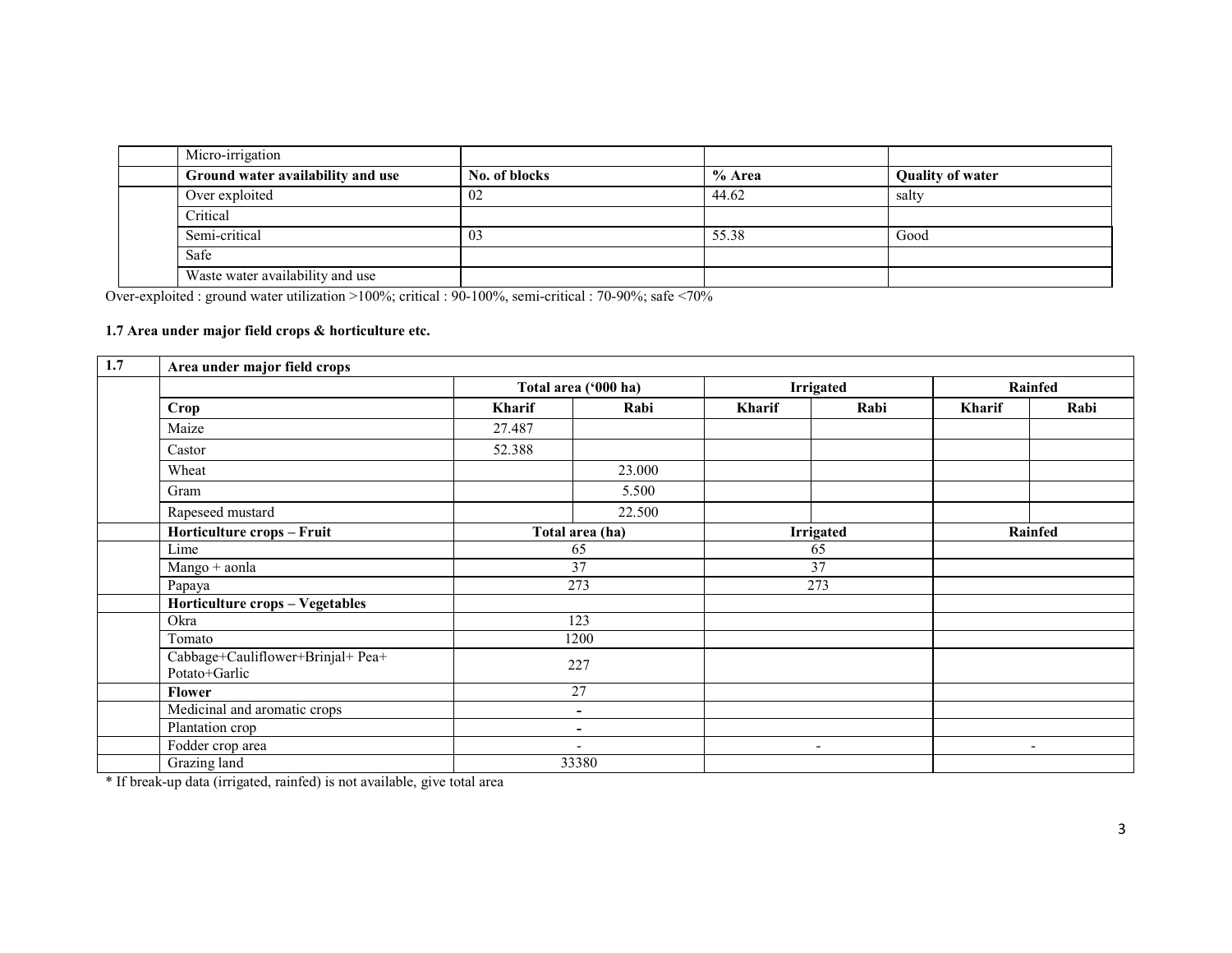#### 1.8 Live stock

| 1.8  | Livestock                   | Number (2007 census) |                          |                          |  |
|------|-----------------------------|----------------------|--------------------------|--------------------------|--|
|      | Cattle                      | 201758               |                          |                          |  |
|      | <b>Buffaloes</b>            | 166892               |                          |                          |  |
|      | Goat                        | 342738               |                          |                          |  |
|      | Sheep                       | 251707               |                          |                          |  |
|      | Horse                       | 315                  |                          |                          |  |
|      | Pigs                        | 457                  |                          |                          |  |
|      | Camel                       | 5533                 |                          |                          |  |
|      | Ducks                       | 48384                |                          |                          |  |
| 1.9  | Poultry                     |                      |                          |                          |  |
|      | Commercial                  |                      |                          |                          |  |
|      | Backyard                    | 48329                |                          |                          |  |
| 1.10 | <b>Inland Fisheries</b>     | Area (ha)            | Yield $(t)$              | <b>Production (tons)</b> |  |
|      | Brackish water              | ۰.                   | $\overline{\phantom{a}}$ |                          |  |
|      | Fresh water including river |                      |                          | 400-500t                 |  |
|      |                             |                      |                          |                          |  |

### 1.11 Production and Productivity of 5 major crops (Average of last 3 years)

| 1.11 | Crop                       | Kharif                |                         | Rabi                  |                         | Summer                              |                         | Total                |                         |
|------|----------------------------|-----------------------|-------------------------|-----------------------|-------------------------|-------------------------------------|-------------------------|----------------------|-------------------------|
|      |                            | Production<br>(°000t) | Productivity<br>(kg/ha) | Production<br>(*000t) | Productivity<br>(kg/ha) | Production<br>$^{\prime\prime}000t$ | Productivity<br>(kg/ha) | Production<br>(000t) | Productivity<br>(kg/ha) |
|      | Castor                     | 104.155               | 1988                    |                       |                         |                                     |                         | 104.155              | 1988                    |
|      | Maize                      | 52.282                | 1902                    |                       |                         |                                     |                         | 52.282               | 1902                    |
|      | Wheat                      |                       |                         | 62.100                | 2700                    |                                     |                         | 62.100               | 2700                    |
|      | Mustard                    |                       |                         | 28.125                | 1250                    |                                     |                         | 28.125               | 1250                    |
|      | Chickpea                   |                       |                         | 5.500                 | 1000                    |                                     |                         | 5.500                | 1000                    |
|      | <b>Horticultural crops</b> |                       |                         |                       |                         | .230                                | 100                     | .230                 | 100                     |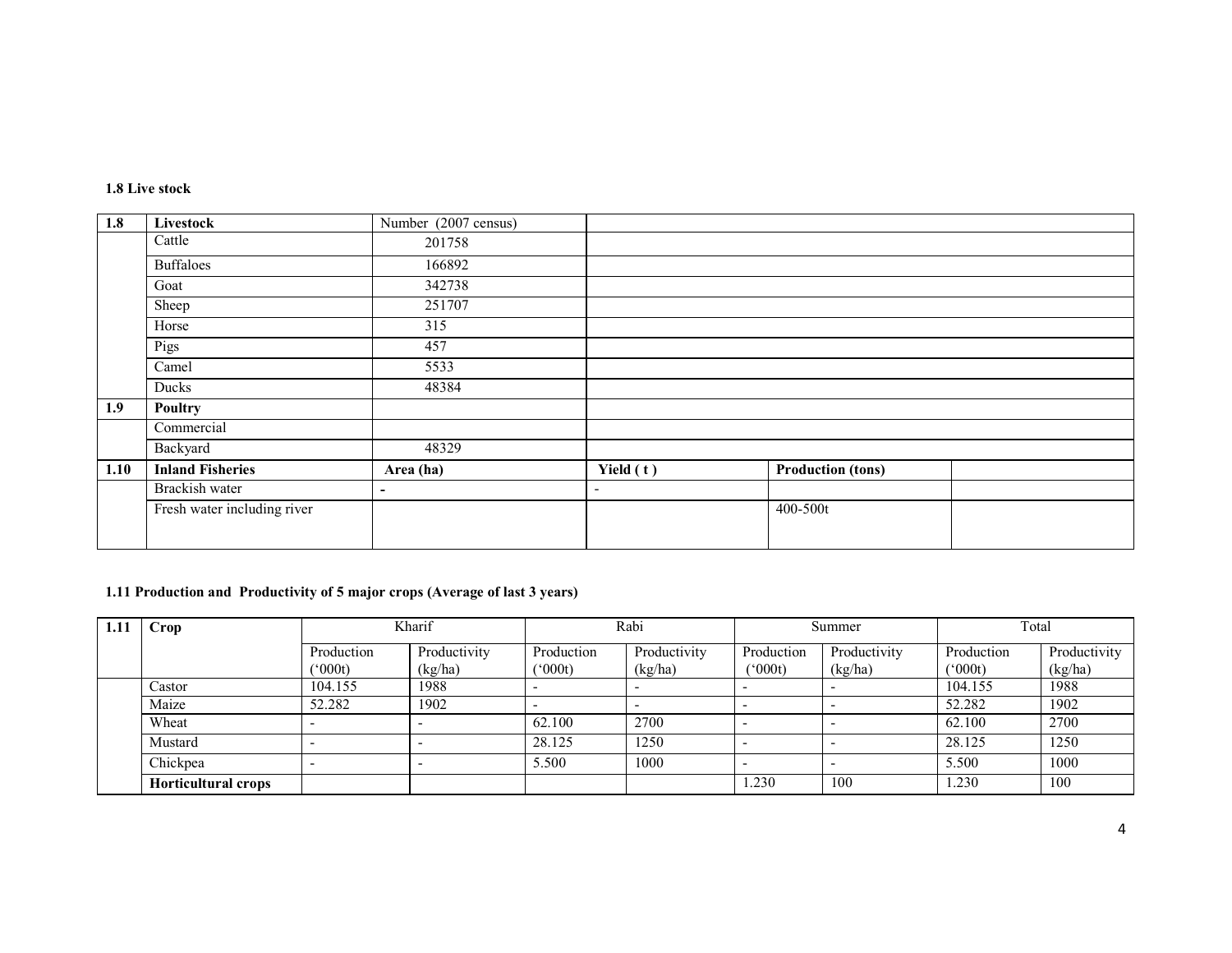| $\sim$<br>l omato | 000 | 40000 | 0.000             | 40000 |  | .8000                      | 40000 |
|-------------------|-----|-------|-------------------|-------|--|----------------------------|-------|
| egeables          |     |       | $\sim$<br>30<br>. | 17500 |  | $-$<br>4 U<br><i>JJ.IL</i> | 17500 |

#### 1.12 Sowing window

| 1.12 | <b>Sowing window</b> | <b>Maize</b>         | Castor                         | Wheat                            | <b>Mustard</b>            | Gram                    |
|------|----------------------|----------------------|--------------------------------|----------------------------------|---------------------------|-------------------------|
|      |                      |                      |                                |                                  |                           |                         |
|      | Kharif-Rainfed       | $1st$ week of July – | $4^{\text{th}}$ week of July – |                                  |                           |                         |
|      |                      | $3rd$ week of July   | $2nd$ week of                  |                                  |                           |                         |
|      |                      |                      | September                      |                                  |                           |                         |
|      | Kharif-Irrigated     | $1st$ week of July – | $4^{\text{th}}$ week of July – |                                  |                           |                         |
|      |                      | $3rd$ week of July   | $2nd$ week of                  |                                  |                           |                         |
|      |                      |                      | September                      |                                  |                           |                         |
|      | Rabi-Rainfed         |                      |                                | 3 <sup>rd</sup> week of October  | $4th$ week of September – | $2nd$ week of October – |
|      |                      |                      |                                | $-2nd$ week of November          | $2nd$ week of October     | $2nd$ week of November  |
|      | Rabi-Irrigated       |                      |                                | $1st$ week of November –         | $2nd$ week of October –   | $2nd$ week of October-  |
|      |                      |                      |                                | 3 <sup>rd</sup> week of November | $2nd$ week of November    | $2nd$ week of November  |

| 1.13 | What is the major contingency the | Regular                             | <b>Occassional</b>                    | <b>None</b> |
|------|-----------------------------------|-------------------------------------|---------------------------------------|-------------|
|      | district is prone to? (Tick mark) |                                     |                                       |             |
|      | Drought                           |                                     |                                       |             |
|      | Flood                             |                                     |                                       |             |
|      | Cyclone                           |                                     |                                       |             |
|      | Hail storm                        |                                     |                                       |             |
|      | Heat wave                         |                                     |                                       |             |
|      | Cold wave                         |                                     |                                       |             |
|      | Frost                             |                                     |                                       |             |
|      | Sea water inundation              |                                     |                                       |             |
|      | Pests and diseases                | Wilt in castor,<br>Blight in fennel | Semi-looper in castor(Aug. 25–Sept 30 |             |

| district for :<br>Include<br>mans<br>Digital<br>; of the | . man<br>Annexur<br>Location<br>` with :<br>'11CI<br>state<br>- GISTE<br>$\alpha$<br>.<br>$\mathbf{a}$ | Y es<br>Enclosed                      |
|----------------------------------------------------------|--------------------------------------------------------------------------------------------------------|---------------------------------------|
|                                                          | raintall<br>ı annual<br>Annexure<br>ഹ<br>$\mathbf{a}$<br>vical                                         | $V \rho c$<br><b>Enclosed</b><br>. U. |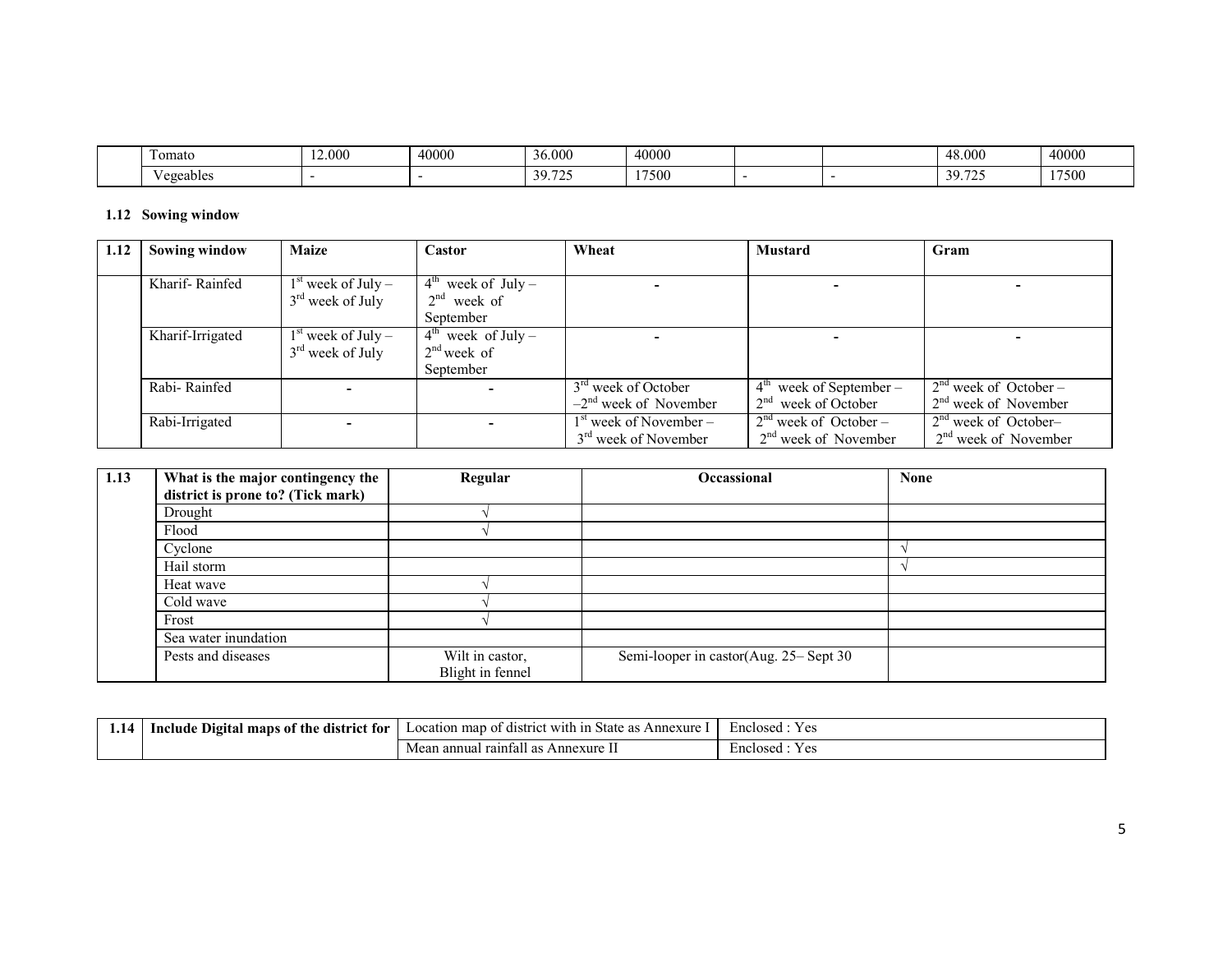## 2.0 Strategies for weather related contingencies

### 2.1 Drought

### 2.1.1 Rainfed situation (Kharif)

| <b>Condition</b>                                  |                                   |                                                                           |                                                                                      | <b>Suggested Contingency measures</b>          |                                                 |
|---------------------------------------------------|-----------------------------------|---------------------------------------------------------------------------|--------------------------------------------------------------------------------------|------------------------------------------------|-------------------------------------------------|
| <b>Early season</b><br>drought (delayed<br>onset) | <b>Major Farming</b><br>situation | Crop/cropping system                                                      | Change in crop/cropping<br>system                                                    | <b>Agronomic measures</b>                      | <b>Remarks</b> on<br>Implementation             |
| Delay by 2 weeks<br>$(3rd$ week of July)          | Sandy Loam<br>soils               | Bajra (HHB-67, RHB-90,<br>RHB-121, HHB-146)<br>Clusterbean (RGC-936, RGC- | Clusterbean (RGC-936, RGC-<br>1002, RGC-1017, RGM-112)<br>Clusterbean (RGC-936, RGM- |                                                | * Seed sources – RSSC,<br>NSC, Tilam Sangh etc. |
|                                                   |                                   | 1002, RGC-1017)<br>Castor (only one picking)                              | 112)<br>Castor (only one picking) (GC-2,                                             | Soaking of seed in water                       |                                                 |
|                                                   |                                   |                                                                           | GC-48-1, RHC-1                                                                       | before sowing (12 hrs)                         |                                                 |
|                                                   |                                   |                                                                           |                                                                                      | Intercropping of castor +<br>Greengram $(1:1)$ |                                                 |
|                                                   |                                   |                                                                           |                                                                                      | Change plant geometry<br>(RR 60 cm X PP 30 cm) |                                                 |
|                                                   |                                   | Greengram                                                                 | Greengram(RMG-62, SML-668,<br>RMG-268)                                               |                                                |                                                 |
|                                                   |                                   | Sesame                                                                    | Sesame (RT-46, RT-125, RT-<br>127)                                                   |                                                |                                                 |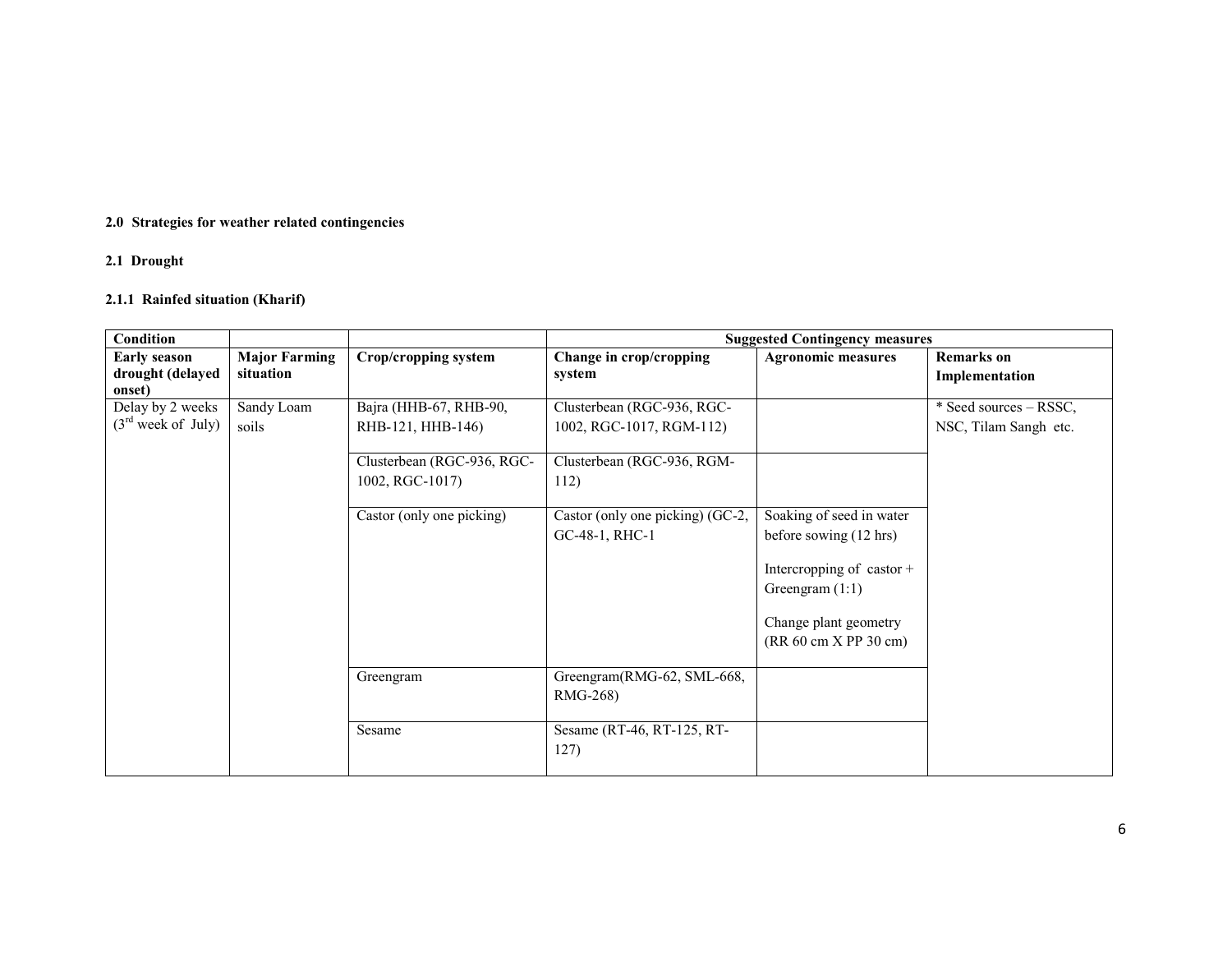| Condition                                         |                                   |                                      |                                                  | <b>Suggested Contingency measures</b>                                                             |                                                 |
|---------------------------------------------------|-----------------------------------|--------------------------------------|--------------------------------------------------|---------------------------------------------------------------------------------------------------|-------------------------------------------------|
| <b>Early season</b><br>drought (delayed<br>onset) | <b>Major Farming</b><br>situation | <b>Crop/cropping system</b>          | Change in crop/cropping<br>system                | <b>Agronomic measures</b>                                                                         | <b>Remarks</b> on<br>Implementation             |
|                                                   | Clay loam soils                   | Maize                                | Maize (Pratap hybrid makka-3,<br>Bioseed-9637)   | Intercropping of maize +<br>pigeonpea (GT-101 Short<br>duration) change crop<br>geometry RR 45 cm |                                                 |
|                                                   |                                   | Blackgram                            | Blackgram (PU-19, RBU-38)                        |                                                                                                   |                                                 |
|                                                   |                                   | Castor                               | Castor (only one picking) (GC-2,<br>$GC-3)$      | Change plant geometry<br>(RR 60 cm X PP 30 cm)                                                    |                                                 |
| Delay by 4 weeks<br>$1st$ week of                 | Sandy loam soils                  | Clusterbean                          | Clusterbean (RGC-936, RGM-<br>112)               |                                                                                                   | * Seed sources – RSSC,<br>NSC, Tilam Sangh etc. |
| August                                            |                                   | Greengram                            | Greengram(K-851, RMG-62,<br>RMG-268, SML-668)    |                                                                                                   |                                                 |
|                                                   |                                   | Rizka bajri fodder (Local)           | Rizka bajri fodder (Local)                       |                                                                                                   |                                                 |
|                                                   |                                   | Castor                               | Castor (only one picking) (GC-2,<br>$GC-3)$      | Change plant geometry<br>(RR 60 cm X PP 30 cm)                                                    |                                                 |
|                                                   | Clay loam soils                   | Greengram(K-851, RMG-62,<br>RMG-268) | Greengram(K-851, RMG-62,<br>RMG-268, )           |                                                                                                   |                                                 |
|                                                   |                                   | Blackgram (T-9, PU-19)               | Blackgram (T-9, PU-19)                           |                                                                                                   |                                                 |
| Delay by 6 weeks<br>$3rd$ week of                 | Sandy loam soils                  | Fallow - mustard                     | Sorghum fodder (Raj charri-<br>$1&2$ , SSG-59-3) |                                                                                                   |                                                 |
| August                                            |                                   | Castor                               | Castor (only one picking) (GC-2,<br>$GC-3)$      | Life saving irrigation                                                                            |                                                 |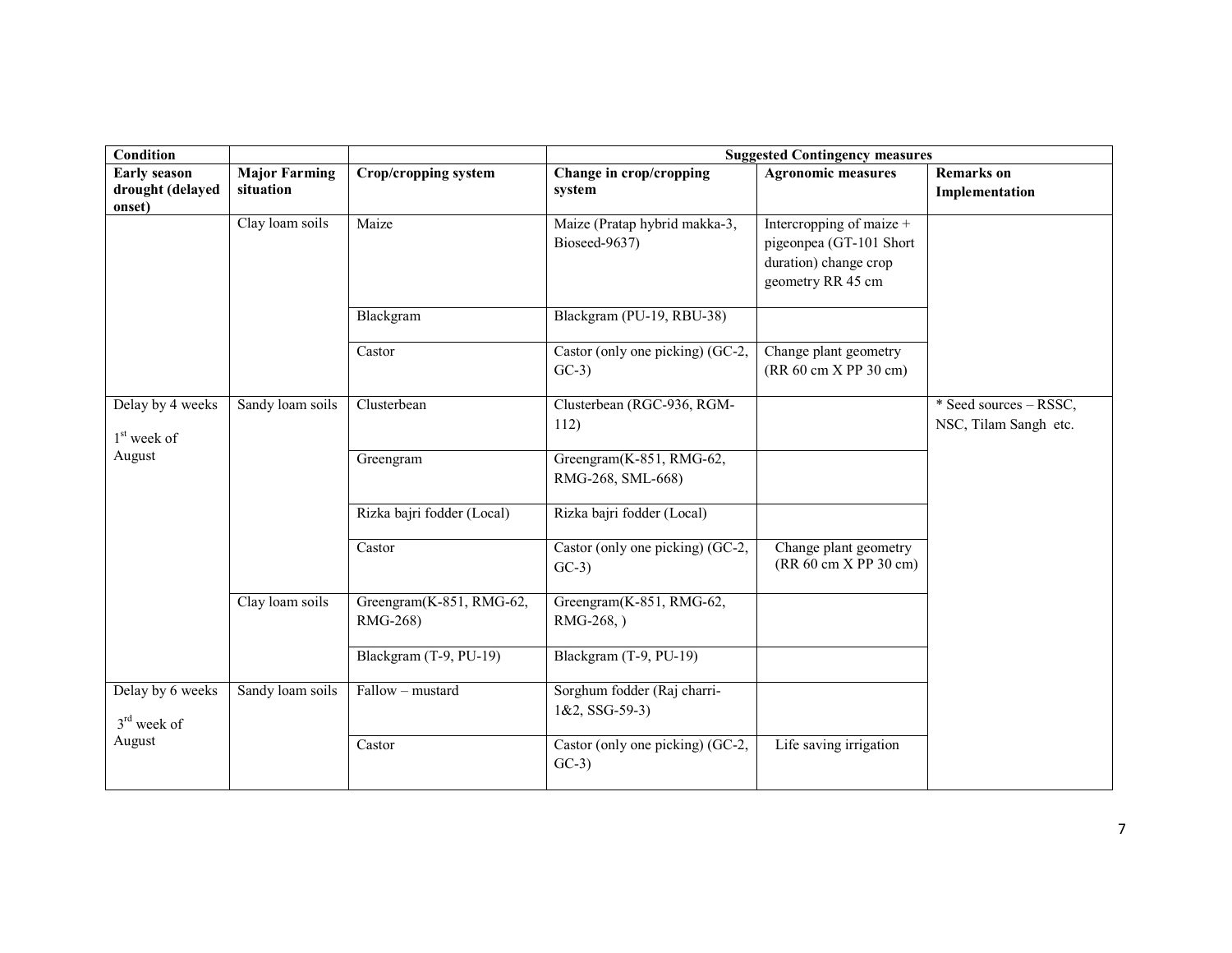| <b>Condition</b>                  |                      |                      |                                                            | <b>Suggested Contingency measures</b>                              |                                                 |
|-----------------------------------|----------------------|----------------------|------------------------------------------------------------|--------------------------------------------------------------------|-------------------------------------------------|
| <b>Early season</b>               | <b>Major Farming</b> | Crop/cropping system | Change in crop/cropping                                    | <b>Agronomic measures</b>                                          | <b>Remarks</b> on                               |
| drought (delayed<br>onset)        | situation            |                      | system                                                     |                                                                    | Implementation                                  |
|                                   | Clay loam soils      | Fallow – mustard     | Sorghum fodder (Raj charri-<br>$1&2$ , SSG-59-3)           |                                                                    |                                                 |
| Delay by 8 weeks<br>$1st$ week of | Sandy loam soils     | Fallow – mustard     | Fallow - toria/ taramira/ mustard<br>on conserved moisture | Use of buckhar for field<br>moisture conservation<br>Field bunding | * Seed sources – RSSC,<br>NSC, Tilam Sangh etc. |
| September                         | Clay loam soils      | Fallow – Chickpea    | Fallow - toria/ taramira/ mustard<br>on conserved moisture | Use of buckhar for field<br>moisture conservation<br>Field bunding |                                                 |

**Note :** Commencement of monsoon in the  $1<sup>st</sup>$  week of July

| Condition                                                                                               |                                   |                                                      | <b>Suggested contingency measures</b>                                                                                                                                                 |                                                                                                                                               |                                     |
|---------------------------------------------------------------------------------------------------------|-----------------------------------|------------------------------------------------------|---------------------------------------------------------------------------------------------------------------------------------------------------------------------------------------|-----------------------------------------------------------------------------------------------------------------------------------------------|-------------------------------------|
| Early season drought (Normal<br>onset)                                                                  | <b>Major farming</b><br>situation | <b>Normal</b><br>$\mathbf{crop/c}$ ropping<br>system | Crop management                                                                                                                                                                       | Soil nutrient and moisture<br>conservation                                                                                                    | <b>Remarks</b> on<br>implementation |
| Normal onset followed by 15-<br>20 days spell after sowing<br>leading to poor<br>germination/crop stand | Sandy loam soils                  | Bajra                                                | $\bullet$ If germination is less than 50<br>% than farmers should go for<br>resowing with 25 % higher<br>seed rate<br>• If plant population is more<br>than $75\%$ go for gap filling | • Hoeing by hand hoe to<br>develop soil mulch for<br>conservation of soil<br>moisture<br>• Removal of weed in time<br>• Use weed for mulching |                                     |
|                                                                                                         |                                   | Greengram                                            | $\bullet$ If germination is less than 50<br>% than farmers should go for<br>resowing with 25 % higher<br>seed rate                                                                    | • Hoeing by hand hoe to<br>develop soil mulch for<br>conservation of soil<br>moisture<br>• Removal of weed in time<br>• Use weed for mulching |                                     |
|                                                                                                         |                                   | Sesame                                               | • If germination is less than $50$<br>% than farmers should go for<br>resowing with 25 % higher<br>seed rate<br>• If plant population is more                                         | • Hoeing by hand hoe to<br>develop soil mulch for<br>conservation of soil<br>moisture<br>• Removal of weed in time                            |                                     |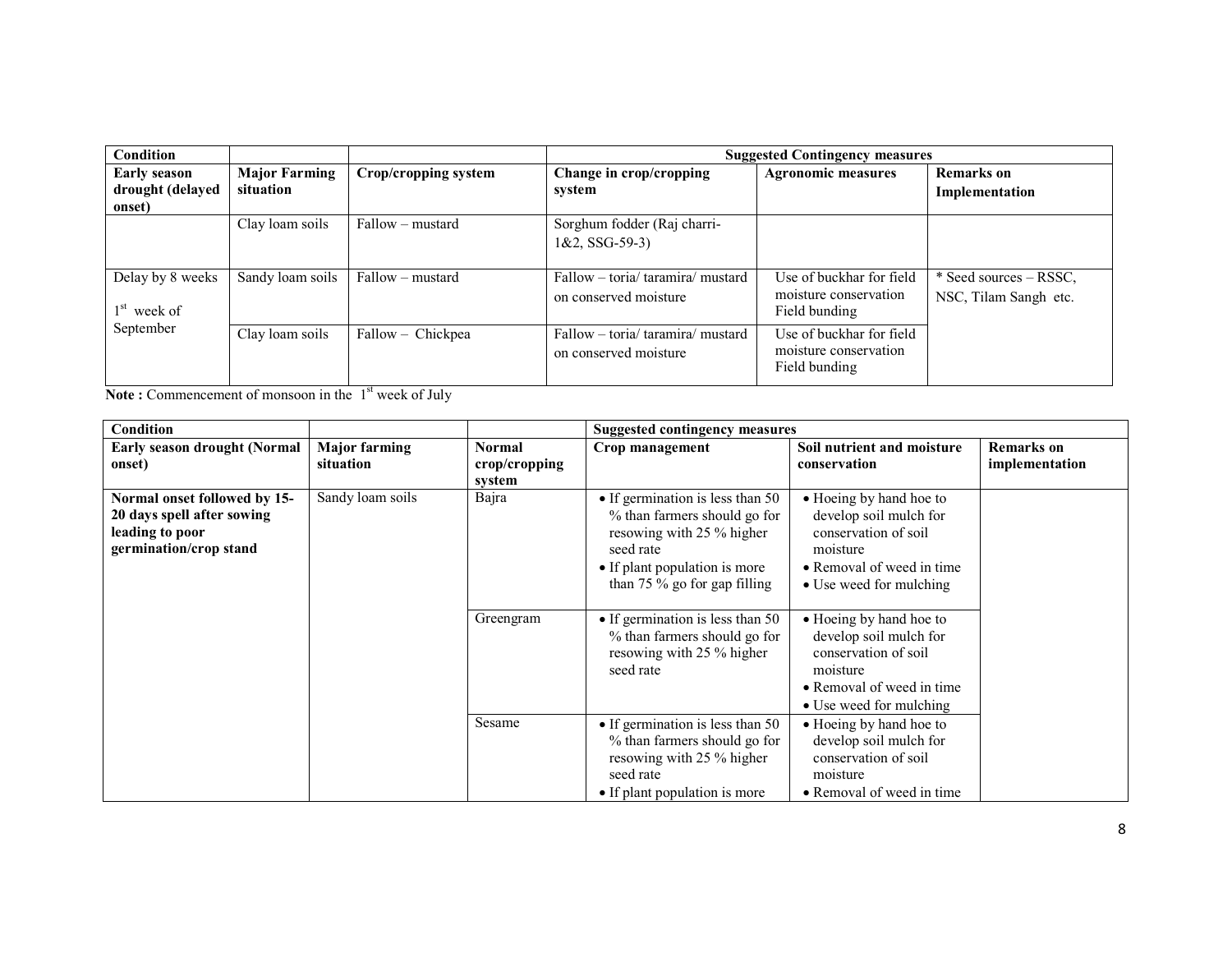|                              |                  |        | than 75 $\%$ go for gap filling          | • Use weed for mulching                   |           |
|------------------------------|------------------|--------|------------------------------------------|-------------------------------------------|-----------|
|                              |                  |        |                                          |                                           |           |
|                              |                  | Castor | • If germination is less than 50         | • Hoeing by hand hoe to                   |           |
|                              |                  |        | % than farmers should go for             | develop soil mulch for                    |           |
|                              |                  |        | resowing with 25 % higher                | conservation of soil                      |           |
|                              |                  |        | seed rate                                | moisture                                  |           |
|                              |                  |        | • If plant population is more            | • Removal of weed in time                 |           |
|                              |                  |        | than 75 % go for gap filling             | • Use weed for mulching                   |           |
|                              | Clay loam soils  | Maize  | $\bullet$ If germination is less than 50 | • Hoeing by hand hoe to                   |           |
|                              |                  |        | % than farmers should go                 | develop soil mulch for                    |           |
|                              |                  |        | filling with Blackgram                   | conservation of soil                      |           |
|                              |                  |        | /Greengram                               | moisture                                  |           |
|                              |                  |        | • If plant population is more            | • Removal of weed in time                 |           |
|                              |                  |        | than 75 % go for gap filling             | • Use weed for mulching                   |           |
|                              |                  | Castor | • If germination is less than 50         | • Hoeing by hand hoe to                   |           |
|                              |                  |        | % than farmers should go for             | develop soil mulch for                    |           |
|                              |                  |        | resowing with 25 % higher                | conservation of soil                      |           |
|                              |                  |        | seed rate                                | moisture                                  |           |
|                              |                  |        | • If plant population is more            | • Removal of weed in time                 |           |
|                              |                  |        | than 75 % go for gap filling             | • Use weed for mulching                   |           |
| Mid season drought (long dry | Sandy loam soils | Bajra  | • Life saving irrigation should          | • Use weed as mulch                       | $\bullet$ |
| spell, consecutive rain less |                  |        | be done harvested rain water             | • Spray 2 % Urea                          |           |
| $(>2.5$ mm) period           |                  |        | • Thinning of plants by 30-50            | · Use of anti-transpirants                |           |
|                              |                  |        | $\frac{0}{0}$                            | like kaolin                               |           |
|                              |                  |        | $\bullet$ Weeding                        |                                           |           |
|                              |                  |        | • In situ mulching of weeds              |                                           |           |
|                              |                  | Moong  | $\bullet$ Weeding                        | • Use of anti-transpirants<br>like kaolin |           |
|                              |                  | Sesame |                                          |                                           |           |
|                              |                  |        | • Weeding                                | • Use of anti-transpirants<br>like kaolin |           |
|                              |                  | Castor | • Life saving irrigation should          | • Use weed as mulch                       |           |
|                              |                  |        | be done harvested rain water             | • Spray 2 % Urea                          |           |
|                              |                  |        | • Thinning of plants by 30-50            | • Use of anti-transpiration               |           |
|                              |                  |        | $\frac{0}{0}$                            | like kaolin                               |           |
|                              |                  |        | • Weeding                                |                                           |           |
|                              |                  |        | • Insitu mulching of weeds               |                                           |           |
|                              | Clay loam soils  | Maize  | • Life saving irrigation should          | • Use weed as mulch                       |           |
|                              |                  |        |                                          |                                           |           |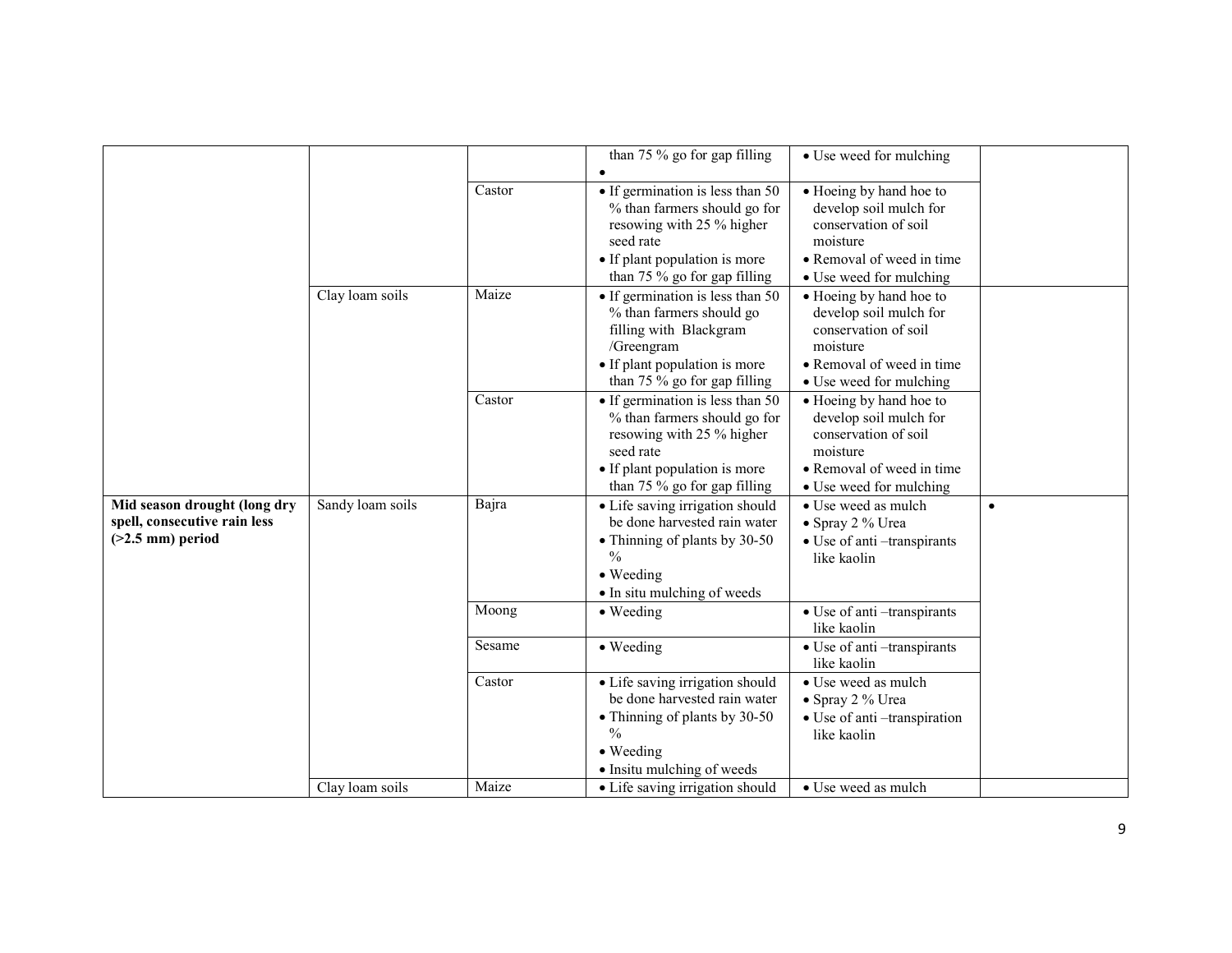|                                                           |                  |           | be done harvested rain water<br>• Thinning of plants by 30-50<br>$\frac{0}{0}$<br>• Weeding<br>• Insitu mulching of weeds                                    | • Spray 2 % Urea<br>• Use of anti-transpiration<br>like kaolin                                                          |
|-----------------------------------------------------------|------------------|-----------|--------------------------------------------------------------------------------------------------------------------------------------------------------------|-------------------------------------------------------------------------------------------------------------------------|
|                                                           |                  | Castor    | • Life saving irrigation should<br>be done harvested rain water<br>• Thinning of plants by 30-50<br>$\frac{0}{0}$<br>• Weeding<br>• Insitu mulching of weeds | • Use weed as mulch<br>• Spray 2 % Urea<br>• Use of anti-transpiration<br>like kaolin                                   |
| <b>Terminal drought (early with</b><br>drawal of monsoon) | Sandy loam soils | Bajra     | • Life saving irrigation should<br>be done harvested rain water<br>• Spray of 500ppm thiourea                                                                | If late season rain are there,<br>after failure of kharif crops,<br>rabi crops i.e. taramira, toriya<br>etc can be sown |
|                                                           |                  | Greengram | • Harvesting at physiological<br>maturity                                                                                                                    |                                                                                                                         |
|                                                           |                  | Sesame    | • Harvesting at physiological<br>maturity                                                                                                                    |                                                                                                                         |
|                                                           |                  | Castor    | • Life saving irrigation should<br>be done harvested rain water<br>• Spray of 500 ppm thiourea                                                               | If late season rain are there,<br>after failure of kharif crops,<br>rabi crops i.e. taramira, toria<br>etc can be sown  |
|                                                           | Clay loam soils  | Maize     | • Life saving irrigation should<br>be done harvested rain water<br>• Spray of 500 ppm thiourea<br>• Harvested maize for green<br>cobs                        | If late season rain are there,<br>after failure of kharif crops,<br>rabi crops i.e. taramira, toria<br>etc can be sown  |
|                                                           |                  | Castor    | • Life saving irrigation should<br>be done harvested rain water<br>• Spray of 500 ppm thiourea                                                               | If late season rain are there,<br>after failure of kharif crops,<br>rabi crops i.e. taramira, toria<br>etc can be sown  |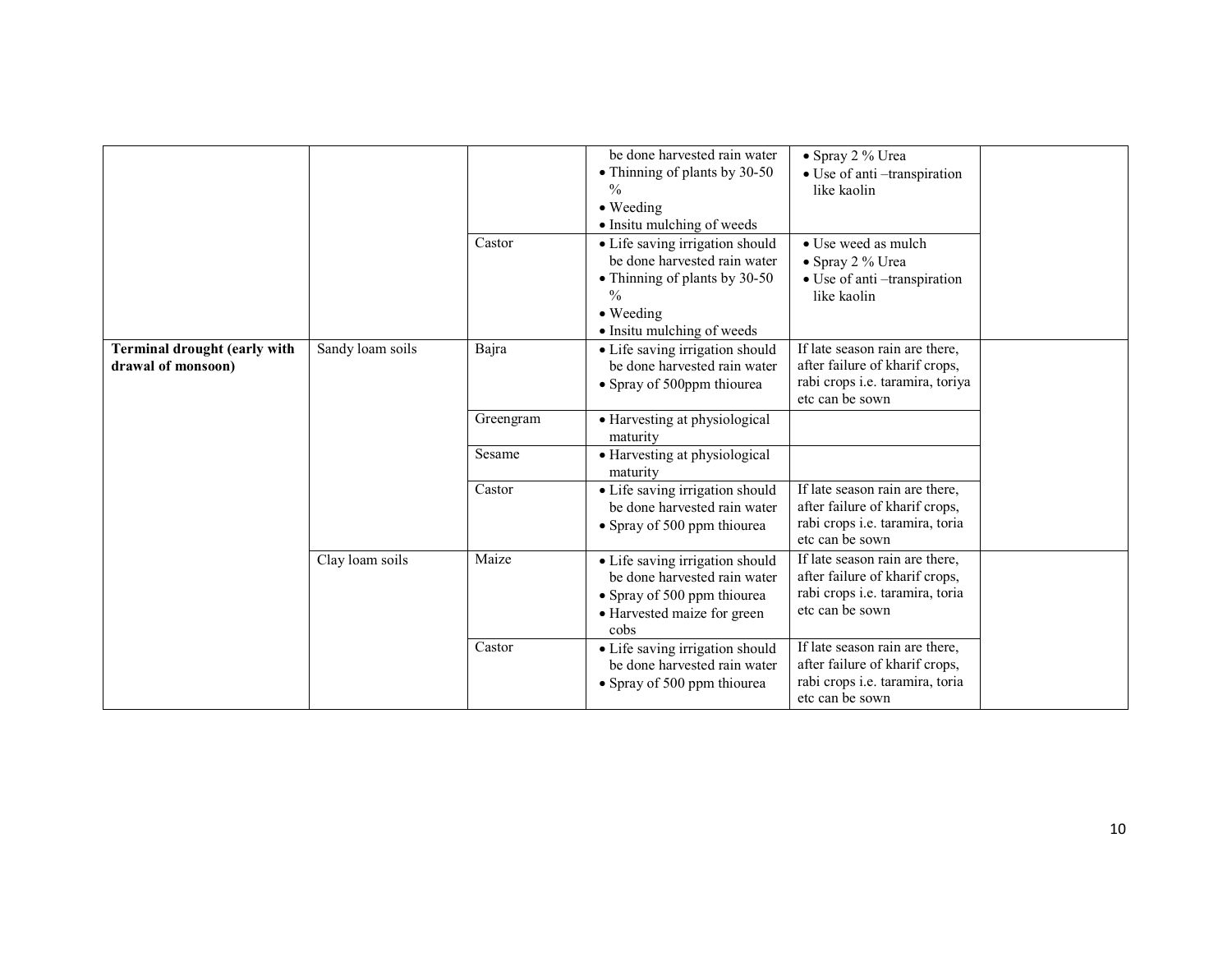#### 2.1.2 Drought - Irrigated situation

| <b>Condition</b>                                                          |                      |                                                 |                                                                                                                                                                                                                                         | <b>Suggested Contingency measures</b>                       |                   |
|---------------------------------------------------------------------------|----------------------|-------------------------------------------------|-----------------------------------------------------------------------------------------------------------------------------------------------------------------------------------------------------------------------------------------|-------------------------------------------------------------|-------------------|
|                                                                           | Major                | <b>Normal</b>                                   | Change in crop/cropping system                                                                                                                                                                                                          | <b>Agronomic measures</b>                                   | <b>Remarks</b> on |
|                                                                           | Farming<br>situation | Crop/cropping<br>system                         |                                                                                                                                                                                                                                         |                                                             | Implementation    |
| <b>Delayed</b><br>release of<br>water in<br>canals due to<br>low rainfall | Sandy loam<br>soils  | Clusterbean/<br>sesame/Bajra/-<br>Wheat/Mustard | Clusterbean/Greengram/sesame-<br>wheat/barley/cumin<br>Wheat:Raj-3077, Raj-4037, Raj-<br>4120, Raj-3765, Raj-1482<br>Barley: RD-2592, RD-2552, RD-<br>2052<br>Mustard: Laxmi, Rajat, Bio-902,<br>NRC DR-2<br>Cumin: RZ-19, GC-4, RZ-209 | Irrigation by pressurized<br>irrigation system              |                   |
|                                                                           |                      | Castor/fennel                                   | Castor-bajra fodder<br>Castor: GCH-4, GCH-5, GCH-7<br>Fennel: RF-101, RF-125, Abu sonf<br>Bajra: Raj chari-1,2,3                                                                                                                        | Irrigation by pressurized<br>irrigation system              |                   |
|                                                                           | Clay loam<br>soils   | Maize-<br>Wheat/Mustard<br>/Chickpea/Barley     | Chickpea: GNG-469,RSG-888,<br>RSG-973<br>Wheat:Raj-3077, Raj-4037, Raj-<br>4120, Raj-3765, Raj-1482<br>Barley: RD-2592, RD-2552, RD-<br>2052<br>Mustard: Laxmi, Rajat, Bio-902,<br>NRC DR-2                                             | Irrigation by pressurized<br>irrigation system              |                   |
|                                                                           |                      | Castor/fennel                                   | Castor/fennel-bajra fodder<br>Castor: GCH-4, GCH-5, GCH-7<br><b>Fennel:</b> RF-101, RF-125, Abu sonf<br>Bajra: Raj chari-1,2,3                                                                                                          | Irrigation by pressurized<br>$\bullet$<br>irrigation system |                   |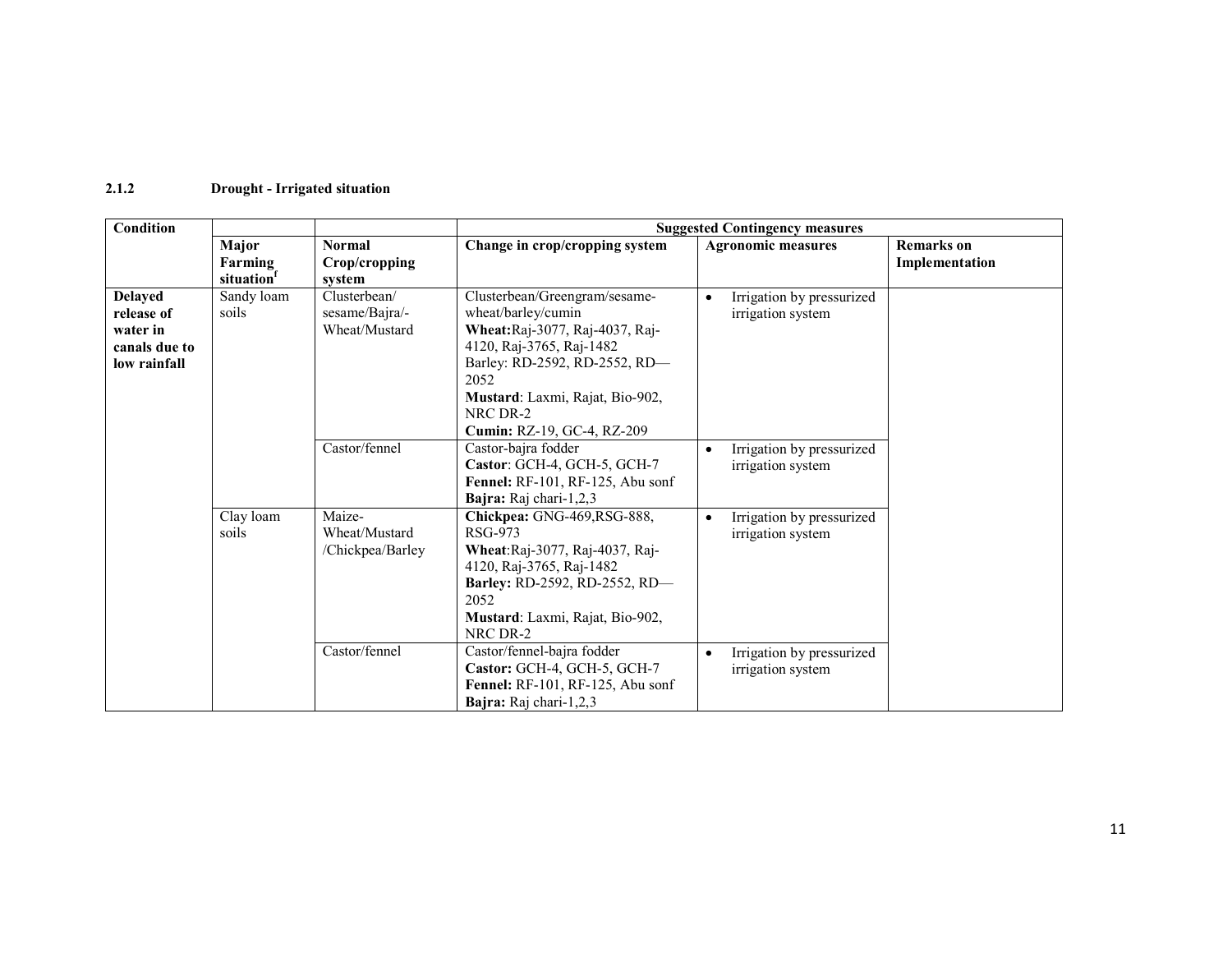| Condition                                                                                   |                      |                                                 | <b>Suggested Contingency measures</b>           |                                                                                                                                                                                                                                                                                                    |                   |  |  |
|---------------------------------------------------------------------------------------------|----------------------|-------------------------------------------------|-------------------------------------------------|----------------------------------------------------------------------------------------------------------------------------------------------------------------------------------------------------------------------------------------------------------------------------------------------------|-------------------|--|--|
|                                                                                             | Major                | Crop/cropping                                   | Change in crop/cropping                         | <b>Agronomic measures</b>                                                                                                                                                                                                                                                                          | <b>Remarks</b> on |  |  |
|                                                                                             | Farming<br>situation | system                                          | system                                          |                                                                                                                                                                                                                                                                                                    | Implementation    |  |  |
| Non release of<br>water in canals<br>under delayed<br>onset of<br>monsoon in<br>catchment's | Sandy loam<br>soils  | Clusterbean/<br>sesame/Bajra/-<br>wheat/mustard | Clusterbean/moong/sesame-<br>wheat/barley/cumin | Irrigation by pressurized irrigation system<br>if water is available from other sources<br>Soil stirring for dust mulch<br>Weed removal<br>Use of anti transpirant i.e. Kaolin<br>Spray of urea at 2-3% as per<br>recommendation<br>Spray of thio urea 0.1%                                        |                   |  |  |
|                                                                                             |                      | Castor/fennel                                   | Castor-Bajra fodder                             | Irrigation by pressurized irrigation system<br>$\bullet$<br>if water is available from other sources<br>Soil stirring for dust mulch<br>Weed removal<br>Use of anti transpirant i.e. Kaolin<br>Spray of urea at 2-3% as per<br>recommendation<br>Spray of thio urea 0.1%                           |                   |  |  |
|                                                                                             | Clay loam<br>soils   | Maize-<br>wheat/mustard<br>/gram/Barley         | Maize-wheat/mustard<br>/gram/Barley             | Irrigation by pressurized irrigation system<br>$\bullet$<br>if water is available from other sources<br>Soil stirring for dust mulch<br>$\bullet$<br>Weed removal<br>$\bullet$<br>Use of anti transpirant i.e. Kaolin<br>Spray of urea at 2-3% as per<br>recommendation<br>Spray of thio urea 0.1% |                   |  |  |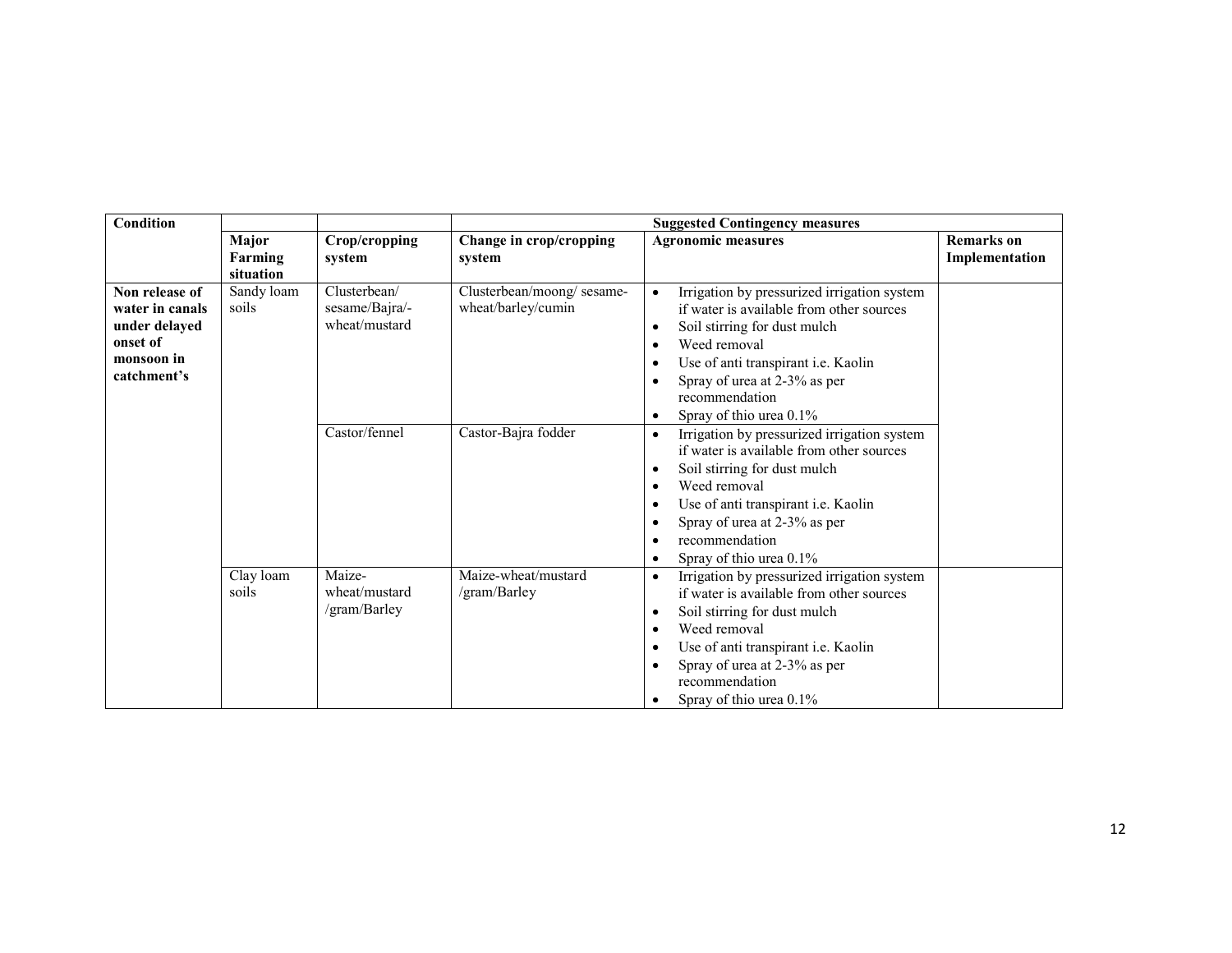| Condition |           |               | <b>Suggested Contingency measures</b>                |                                                                                                                                                                                                                                                                |                   |  |  |
|-----------|-----------|---------------|------------------------------------------------------|----------------------------------------------------------------------------------------------------------------------------------------------------------------------------------------------------------------------------------------------------------------|-------------------|--|--|
|           | Major     | Crop/cropping | <b>Agronomic measures</b><br>Change in crop/cropping |                                                                                                                                                                                                                                                                | <b>Remarks</b> on |  |  |
|           | Farming   | system        | system                                               |                                                                                                                                                                                                                                                                | Implementation    |  |  |
|           | situation |               |                                                      |                                                                                                                                                                                                                                                                |                   |  |  |
|           |           | Castor/fennel | Castor/fennel-bajra fodder                           | Irrigation by pressurized irrigation system<br>if water is available from other sources<br>Soil stirring for dust mulch<br>Weed removal<br>Use of anti transpirant i.e. Kaolin<br>Spray of urea at 2-3% as per<br>recommendation<br>Spray of thio urea $0.1\%$ |                   |  |  |

| condition                                                                                   |                         |                                                                                     |                                                                                                                       | <b>Suggested Contingency measures</b>                                                                                                                            |                                                               |
|---------------------------------------------------------------------------------------------|-------------------------|-------------------------------------------------------------------------------------|-----------------------------------------------------------------------------------------------------------------------|------------------------------------------------------------------------------------------------------------------------------------------------------------------|---------------------------------------------------------------|
|                                                                                             | <b>Major Farming</b>    | $Crop/cropping$ system <sup>g</sup>                                                 | Change in                                                                                                             | Agronomic measures'                                                                                                                                              | <b>Remarks</b> on                                             |
|                                                                                             | situation               |                                                                                     | crop/cropping system $h$                                                                                              |                                                                                                                                                                  | Implementation <sup>J</sup>                                   |
| <b>Lack of inflows</b><br>into tanks due to<br>insufficient<br>/delayed onset of<br>monsoon | <b>Sandy loam soils</b> | No Sowing and water is<br>used for drinking of<br>Animals and other<br>domestic use | If adequate moisture is<br>available for germination<br>sowing of crops <i>i.e.</i><br>Gram, Taramira in Tank<br>beds | Soil stirring for dust mulch<br>Weed removal<br>Use of anti transpirant <i>i.e.</i><br>$\bullet$<br>Kaolin<br>Spray of urea $\omega$ 2-3% as per                 | Deepening of Tanks<br>under NREGA if<br>tanks are kept fallow |
|                                                                                             | Clay loam soils         | No Sowing and water is                                                              | If adequate moisture is                                                                                               | recommendation<br>Spray of thio urea 0.1%<br>Soil stirring for dust mulch                                                                                        |                                                               |
|                                                                                             |                         | used for drinking of<br>Animals and other<br>domestic use                           | available for germination<br>sowing of crops i.e.<br>Gram, Lentil, Taramira<br>in Tank beds                           | Weed removal<br>Use of anti transpirant <i>i.e.</i><br>$\bullet$<br>Kaolin<br>Spray of urea $\omega$ 2-3% as per<br>recommendation<br>Spray of thio urea $0.1\%$ |                                                               |

#### 2.2 Un-timely (unseasonal) rains- Situation does not exist

Condition Suggested contingency measure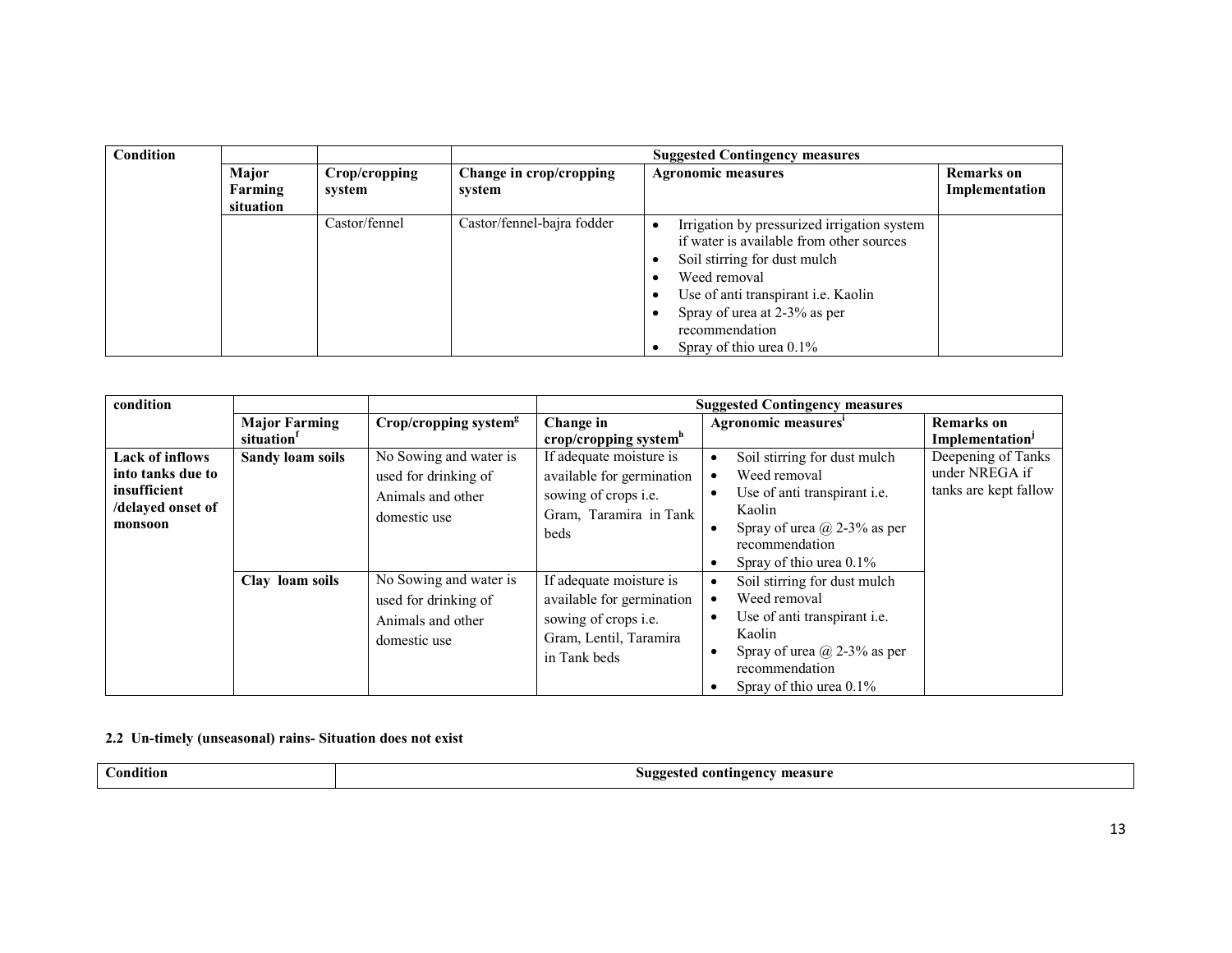| Continuous high rainfall in a short<br>span leading to water logging | Vegetative stage <sup>k</sup> | Flowering stage          |        | Crop maturity stage $m$ |  | Post harvest <sup>n</sup> |  |
|----------------------------------------------------------------------|-------------------------------|--------------------------|--------|-------------------------|--|---------------------------|--|
| All crops                                                            |                               |                          |        |                         |  |                           |  |
| Horticulture crops                                                   |                               | $\overline{\phantom{0}}$ |        |                         |  | $\overline{\phantom{0}}$  |  |
| Heavy rainfall with high speed winds<br>in a short span <sup>2</sup> |                               |                          |        |                         |  |                           |  |
| Outbreak of pests and diseases due to<br>unseasonal rains            |                               |                          |        |                         |  |                           |  |
|                                                                      | Disease                       | Control measure          | Insect | Control<br>measure      |  |                           |  |
|                                                                      | $\overline{\phantom{0}}$      |                          | ۰      | -                       |  |                           |  |

#### 2.3 Floods

| Condition                                                   | Suggested contingency measure <sup>o</sup> |                  |                           |                  |
|-------------------------------------------------------------|--------------------------------------------|------------------|---------------------------|------------------|
| Transient water logging/<br>partial inundation <sup>1</sup> | Seedling / nursery stage                   | Vegetative stage | <b>Reproductive stage</b> | At harvest       |
| Castor                                                      | Provide drainage                           | Provide drainage | Provide drainage          | Provide drainage |
| Maize                                                       | Provide drainage                           | Provide drainage | Provide drainage          | Provide drainage |
| clusterbean                                                 | Provide drainage                           | Provide drainage | Provide drainage          | Provide drainage |
| Fennel                                                      | Provide drainage                           | Provide drainage | Provide drainage          | Provide drainage |
| <b>Horticulture</b>                                         |                                            |                  |                           |                  |
| Kharif vegetable                                            | Provide drainage                           | Provide drainage | Provide drainage          | Provide drainage |
| Cucurbits                                                   | Provide drainage                           | Provide drainage | Provide drainage          | Provide drainage |
| Orchards                                                    | Provide drainage                           | Provide drainage | Provide drainage          | Provide drainage |
| Continuous submergence<br>for more than 2 days <sup>2</sup> |                                            |                  |                           |                  |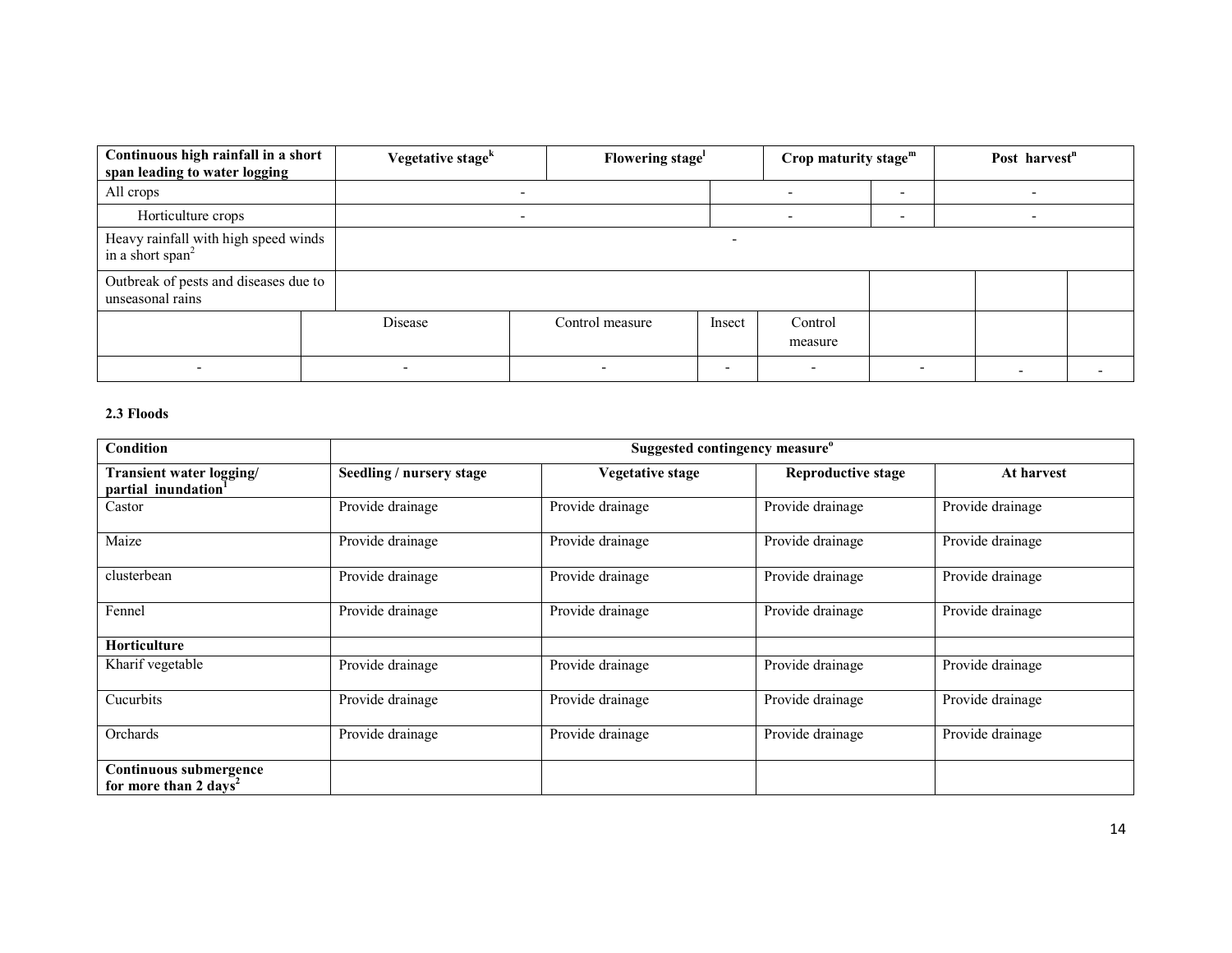| Castor                            | Provide drainage | Provide drainage | Provide drainage | Provide drainage |
|-----------------------------------|------------------|------------------|------------------|------------------|
| Maize                             | Provide drainage | Provide drainage | Provide drainage | Provide drainage |
| clusterbean                       | Provide drainage | Provide drainage | Provide drainage | Provide drainage |
| Fennel                            | Provide drainage | Provide drainage | Provide drainage | Provide drainage |
| <b>Horticulture</b>               |                  |                  |                  |                  |
| Kharif vegetable                  | Provide drainage | Provide drainage | Provide drainage | Provide drainage |
| Cucurbits                         | Provide drainage | Provide drainage | Provide drainage | Provide drainage |
| Orchards                          | Provide drainage | Provide drainage | Provide drainage | Provide drainage |
| Sea water inundation <sup>3</sup> | Not applicable   |                  |                  |                  |

### 2.4 Extreme events: Heat wave / Cold wave/Frost/ Hailstorm /Cyclone

| <b>Extreme event type</b>     | Suggested contingency measure"    |                                             |                                             |                                                |  |
|-------------------------------|-----------------------------------|---------------------------------------------|---------------------------------------------|------------------------------------------------|--|
|                               | Seedling / nursery stage          | Vegetative stage                            | <b>Reproductive stage</b>                   | At harvest                                     |  |
| <b>Heat Wave</b> <sup>p</sup> |                                   |                                             |                                             |                                                |  |
| Greengram                     | Application of irrigation         | Light and frequent irrigation               | Light and frequent irrigation               | Picking of pods at<br>physiological maturity   |  |
| Horticulture                  |                                   |                                             |                                             |                                                |  |
| Tomato                        | Cultivation in control conditions | Light and frequent irrigation at<br>evening | Light and frequent irrigation at<br>evening | Picking of fruits at<br>physiological maturity |  |
| <b>Brinjal</b>                | Cultivation in control conditions | Light and frequent irrigation at<br>evening | Light and frequent irrigation at<br>evening | Picking of fruits at<br>physiological maturity |  |
| <b>Cucurbits</b>              | Cultivation in control conditions | Light and frequent irrigation at<br>evening | Light and frequent irrigation at<br>evening | Picking of fruits at<br>physiological maturity |  |
| Okra                          | Cultivation in control conditions | Light and frequent irrigation at<br>evening | Light and frequent irrigation at<br>evening | Picking of fruits at<br>physiological maturity |  |
| Papaya                        | Cultivation in control conditions | Light and frequent irrigation at<br>evening | Light and frequent irrigation at<br>evening | Picking of fruits at<br>physiological maturity |  |
| Lime                          | Cultivation in control conditions | Light and frequent irrigation at            | Light and frequent irrigation at            | Picking of fruits at                           |  |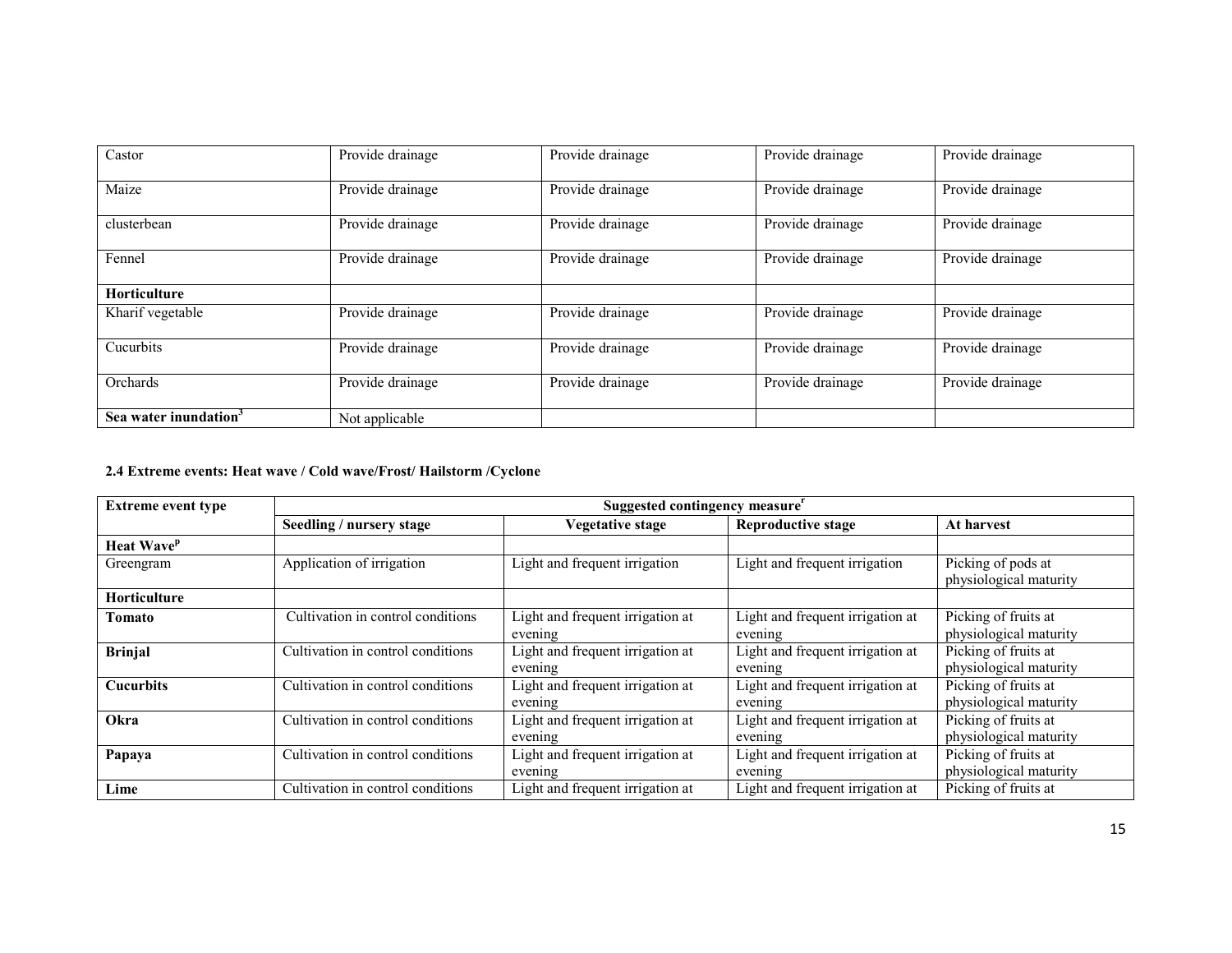|                        |                                       | evening                                                                                              | evening                                                                                          | physiological maturity |
|------------------------|---------------------------------------|------------------------------------------------------------------------------------------------------|--------------------------------------------------------------------------------------------------|------------------------|
| Cold wave <sup>q</sup> | Situation rare exists in the district |                                                                                                      |                                                                                                  |                        |
| Wheat                  |                                       | • Burning of farm waste for Smoke,<br>• light irrigation<br>• Spray of sulphuric acid $0.1\%$        | • Burning of farm waste for<br>Smoke.<br>• light irrigation<br>Spray of sulphuric acid 0.1%      |                        |
| <b>Mustard</b>         | $\overline{\phantom{a}}$              | • Burning of farm waste for Smoke,<br>• light irrigation<br>• Spray of sulphuric acid $0.1\%$        | • Burning of farm waste for<br>Smoke,<br>• light irrigation<br>• Spray of sulphuric acid $0.1\%$ |                        |
| Gram                   | $\blacksquare$                        | • Burning of farm waste for Smoke<br>• light irrigation<br>• Spray of sulphuric acid $0.1\%$         | • Burning of farm waste for<br>Smoke,<br>• light irrigation<br>• Spray of sulphuric acid $0.1\%$ |                        |
| Cumin                  |                                       | • Burning of farm waste for Smoke<br>• light irrigation<br>• Spray of sulphuric acid $0.1\%$         | • Burning of farm waste for<br>Smoke.<br>• light irrigation<br>• Spray of sulphuric acid 0.1%    |                        |
| Fennel                 |                                       | • Burning of farm waste for Smoke<br>• light irrigation<br>• Spray of sulphuric acid $0.1\%$         | • Burning of farm waste for<br>Smoke,<br>• light irrigation<br>• Spray of sulphuric acid $0.1\%$ |                        |
| Castor                 |                                       | • Burning of farm waste for Smoke<br>light irrigation<br>• Spray of sulphuric acid $0.1\%$           | • Burning of farm waste for<br>Smoke,<br>light irrigation<br>• Spray of sulphuric acid $0.1\%$   | <b>NA</b>              |
| Horticulture           |                                       |                                                                                                      |                                                                                                  |                        |
| Tomato                 |                                       | • Burning of farm waste for Smoke,<br>light irrigation<br>• Spray of sulphuric acid $0.1\%$          | • Burning of farm waste for<br>Smoke,<br>• light irrigation<br>• Spray of sulphuric acid $0.1\%$ |                        |
| Potato                 | $\blacksquare$                        | Burning of farm waste for<br>$\bullet$<br>Smoke,<br>light irrigation<br>Spray of sulphuric acid 0.1% | Burning of farm waste for<br>Smoke,<br>light irrigation<br>Spray of sulphuric acid 0.1%          |                        |
| <b>Brinjal</b>         |                                       | Burning of farm waste for                                                                            | Burning of farm waste for<br>$\bullet$                                                           |                        |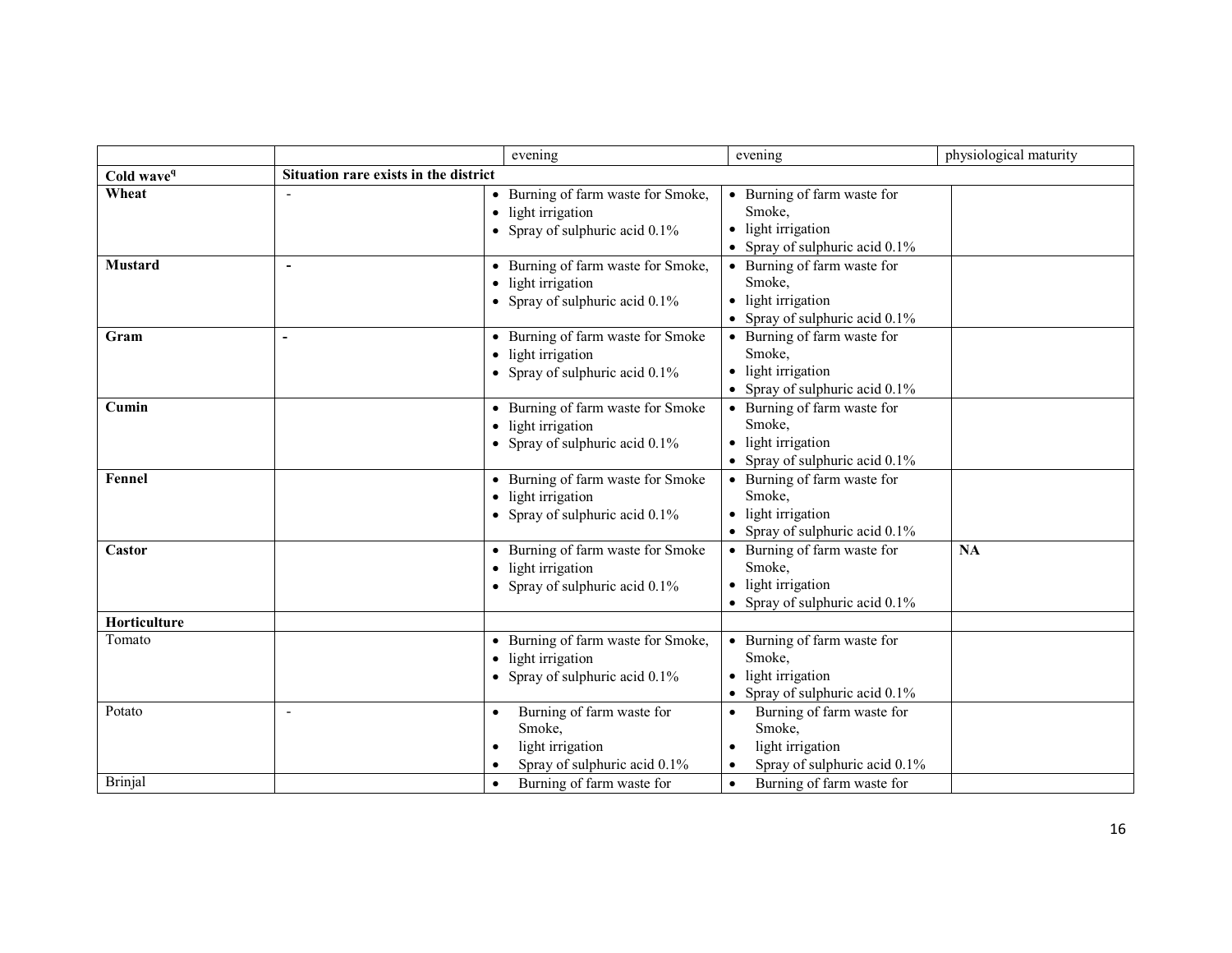|          |                | Smoke,                                 | Smoke,                                    |
|----------|----------------|----------------------------------------|-------------------------------------------|
|          |                | light irrigation                       | light irrigation                          |
|          |                | Spray of sulphuric acid 0.1%           | Spray of sulphuric acid 0.1%              |
| Papaya   |                | Burning of farm waste for<br>$\bullet$ | Burning of farm waste for<br>$\bullet$    |
|          |                | Smoke,                                 | Smoke,                                    |
|          |                | light irrigation                       | light irrigation<br>$\bullet$             |
|          |                | Spray of sulphuric acid 0.1%           | Spray of sulphuric acid 0.1%<br>$\bullet$ |
| Lime     |                | Burning of farm waste for              | Burning of farm waste for                 |
|          |                | Smoke,                                 | Smoke,                                    |
|          |                | light irrigation                       | light irrigation                          |
|          |                | Spray of sulphuric acid 0.1%           | Spray of sulphuric acid 0.1%              |
| Frost    |                |                                        |                                           |
|          | $\blacksquare$ | Burning of farm waste for              | Burning of farm waste for                 |
|          |                | Smoke,                                 | Smoke,                                    |
|          |                | light irrigation                       | light irrigation                          |
| Wheat    |                | Spray of sulphuric acid 0.1%           | Spray of sulphuric acid 0.1%<br>$\bullet$ |
|          | $\overline{a}$ | Burning of farm waste for<br>$\bullet$ | Burning of farm waste for<br>$\bullet$    |
|          |                | Smoke,                                 | Smoke,                                    |
|          |                | light irrigation<br>$\bullet$          | light irrigation<br>$\bullet$             |
| Mustard  |                | Spray of sulphuric acid 0.1%           | Spray of sulphuric acid 0.1%<br>$\bullet$ |
|          |                | Burning of farm waste for<br>$\bullet$ | Burning of farm waste for<br>$\bullet$    |
|          |                | Smoke                                  | Smoke,                                    |
|          |                | light irrigation                       | light irrigation                          |
| Chickpea |                | Spray of sulphuric acid 0.1%           | Spray of sulphuric acid 0.1%              |
|          |                | Burning of farm waste for<br>$\bullet$ | Burning of farm waste for                 |
|          |                | Smoke                                  | Smoke,                                    |
|          |                | light irrigation                       | light irrigation                          |
| Cumin    |                | Spray of sulphuric acid 0.1%           | Spray of sulphuric acid 0.1%              |
|          |                | Burning of farm waste for              | Burning of farm waste for<br>$\bullet$    |
|          |                | Smoke                                  | Smoke,                                    |
|          |                | light irrigation                       | light irrigation                          |
| Fennel   |                | Spray of sulphuric acid 0.1%           | Spray of sulphuric acid 0.1%              |
|          |                | Burning of farm waste for<br>$\bullet$ | Burning of farm waste for<br>$\bullet$    |
|          |                | Smoke                                  | Smoke,                                    |
|          |                | light irrigation                       | light irrigation                          |
| Castor   |                | Spray of sulphuric acid 0.1%           | Spray of sulphuric acid 0.1%              |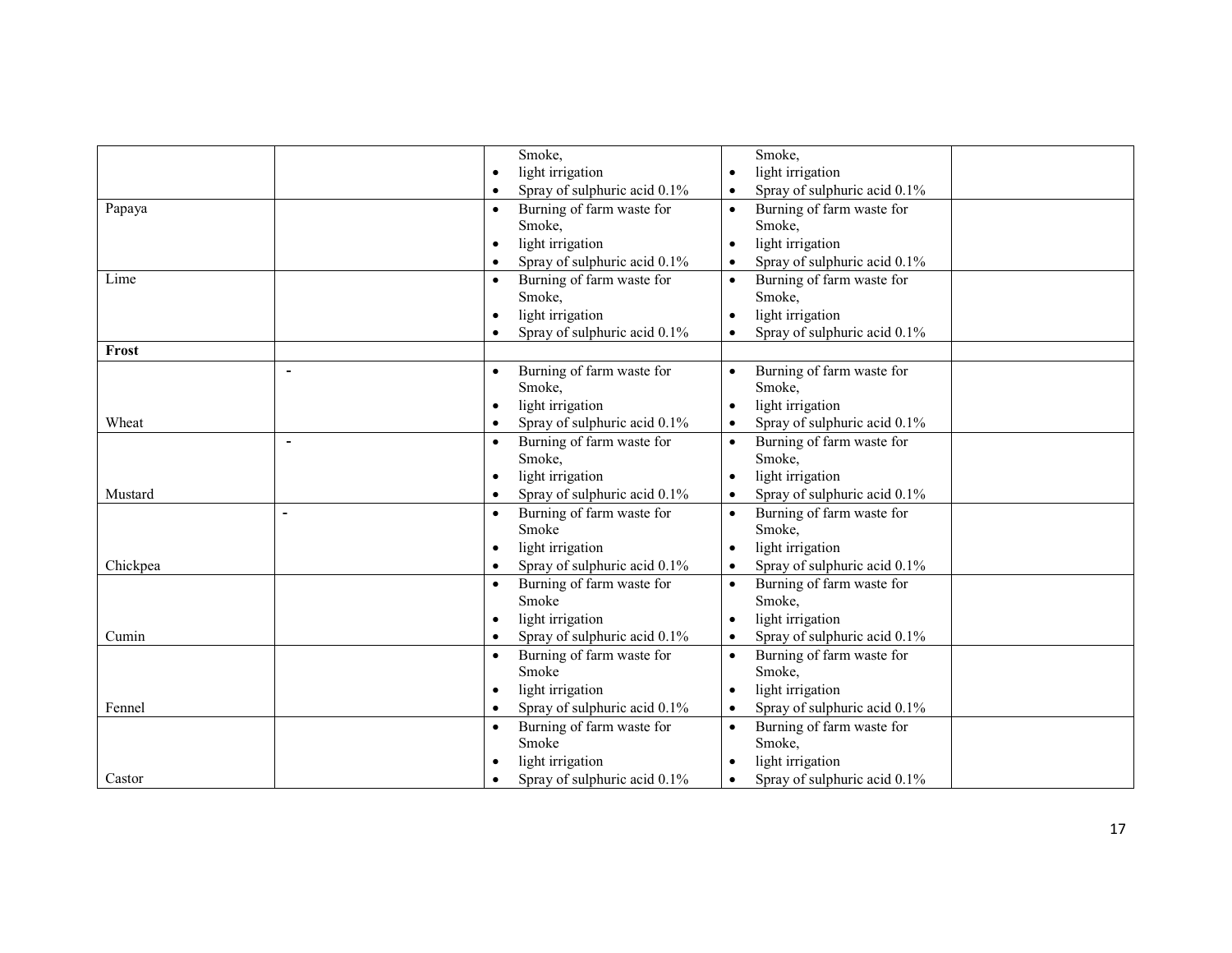| <b>Horticulture</b> |                |                                                                                         |                                                                                                                   |
|---------------------|----------------|-----------------------------------------------------------------------------------------|-------------------------------------------------------------------------------------------------------------------|
| Tomato              |                | Burning of farm waste for<br>Smoke,<br>light irrigation<br>Spray of sulphuric acid 0.1% | Burning of farm waste for<br>Smoke,<br>light irrigation<br>Spray of sulphuric acid 0.1%<br>$\bullet$              |
| Potato              |                | Burning of farm waste for<br>Smoke,<br>light irrigation<br>Spray of sulphuric acid 0.1% | Burning of farm waste for<br>$\bullet$<br>Smoke,<br>light irrigation<br>Spray of sulphuric acid 0.1%<br>$\bullet$ |
| <b>Brinjal</b>      |                | Burning of farm waste for<br>Smoke,<br>light irrigation<br>Spray of sulphuric acid 0.1% | Burning of farm waste for<br>$\bullet$<br>Smoke,<br>light irrigation<br>Spray of sulphuric acid 0.1%              |
| Papaya              |                | Burning of farm waste for<br>Smoke,<br>light irrigation<br>Spray of sulphuric acid 0.1% | Burning of farm waste for<br>$\bullet$<br>Smoke,<br>light irrigation<br>Spray of sulphuric acid 0.1%<br>$\bullet$ |
| Lime                |                | Burning of farm waste for<br>Smoke.<br>light irrigation<br>Spray of sulphuric acid 0.1% | Burning of farm waste for<br>$\bullet$<br>Smoke,<br>light irrigation<br>Spray of sulphuric acid 0.1%<br>$\bullet$ |
| <b>Hailstorm</b>    | Not applicable |                                                                                         |                                                                                                                   |
| Cyclone             | Not applicable |                                                                                         |                                                                                                                   |

#### 2.5 Contingent strategies for livestock, Poultry & Fisheries

#### 2.5.1 Livestock

|         |                     | . contingency<br>measures<br>Suggested a |                      |
|---------|---------------------|------------------------------------------|----------------------|
|         | the event<br>Betor. | During the event                         | After<br>' the event |
| Drought |                     |                                          |                      |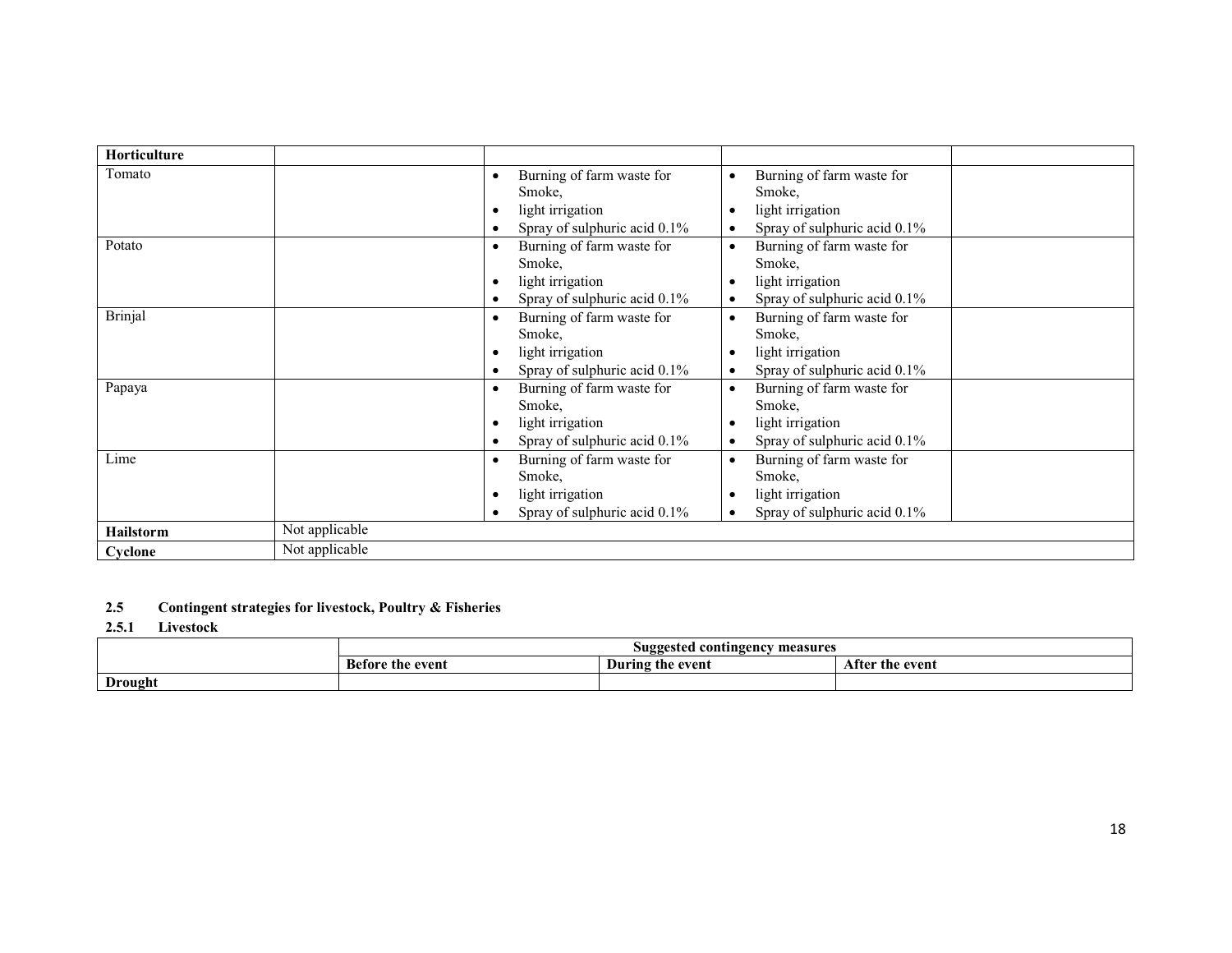| Feed and fodder availability   | 1. Storage of feed & fodder in sufficient<br>quantity.<br>2. Preparation of Hay & Silage during<br>flush season.<br>3. Establishment of fodder bank.<br>4. Avoid feed wastage by using chaff<br>cutter, feeding in manger etc.<br>5. Cultivation of green fodder maize,<br>jowar, sorghum etc.<br>6. Develop community pasture land.<br>7. Discourage burning of wheat straw<br>after use of combine harvester<br>8. Encourage use of straw combine/straw<br>bailer | Ensure supply of feed & fodder<br>1.<br>Use unconventional feed and<br>2.<br>fodder.<br>Enrichment of low-grade<br>3.<br>roughages by urea treatment.<br>Supplementation of feed with<br>4.<br>mineral mixture.<br>Use pasture land judiciously.<br>5.<br>6.<br>Feeding of UMMB/MNB | Follow normal feeding practices.<br>Cultivation of green fodder according<br>2.<br>to availability of land and water. |
|--------------------------------|---------------------------------------------------------------------------------------------------------------------------------------------------------------------------------------------------------------------------------------------------------------------------------------------------------------------------------------------------------------------------------------------------------------------------------------------------------------------|-------------------------------------------------------------------------------------------------------------------------------------------------------------------------------------------------------------------------------------------------------------------------------------|-----------------------------------------------------------------------------------------------------------------------|
| Drinking water                 | Generate rain water harvesting structures<br>to ensure sufficient water supply during<br>drought.                                                                                                                                                                                                                                                                                                                                                                   | Use water judiciously and avoid<br>wastage of water.                                                                                                                                                                                                                                |                                                                                                                       |
| Health and disease management  | 1. Follow proper vaccination programme.<br>2. Use deworming schedule.<br>3. Surveillance and disease monitoring<br>programme should be followed.<br>4. Vitamin A injection                                                                                                                                                                                                                                                                                          | 1. Treatment and vaccination camp<br>should be organized.<br>2. Establishment of mobile<br>emergency vety. Medical unit.<br>3. Vitamin A injection<br>4. Spray of external paraciticide to<br>control external paracite                                                             | Follow routine health and disease management<br>programme.                                                            |
| <b>Floods</b>                  | <b>NA</b>                                                                                                                                                                                                                                                                                                                                                                                                                                                           | <b>NA</b>                                                                                                                                                                                                                                                                           | NA                                                                                                                    |
| Cyclone                        | <b>NA</b>                                                                                                                                                                                                                                                                                                                                                                                                                                                           | <b>NA</b>                                                                                                                                                                                                                                                                           | NA                                                                                                                    |
| Heat wave and cold wave        |                                                                                                                                                                                                                                                                                                                                                                                                                                                                     |                                                                                                                                                                                                                                                                                     |                                                                                                                       |
| Shelter/environment management | 1. Construction/provision of proper<br>shelter to animals.<br>2. Put gunny bags/ curtains on windows<br>to protect animals from cold/hot waves.                                                                                                                                                                                                                                                                                                                     | 1. Keep the animals in sheds in<br>extreme weather.<br>2. During summer graze the animals<br>in early morning and late evening.<br>3. In winter graze the animals during<br>day.<br>4. Use willowing/water splashing/<br>showering during hot part of the day.                      | Follow routine practices                                                                                              |
| Health and disease management  | 1. Follow proper vaccination programme.                                                                                                                                                                                                                                                                                                                                                                                                                             | 1. Treatment and vaccination camp                                                                                                                                                                                                                                                   | Follow routine health and disease management                                                                          |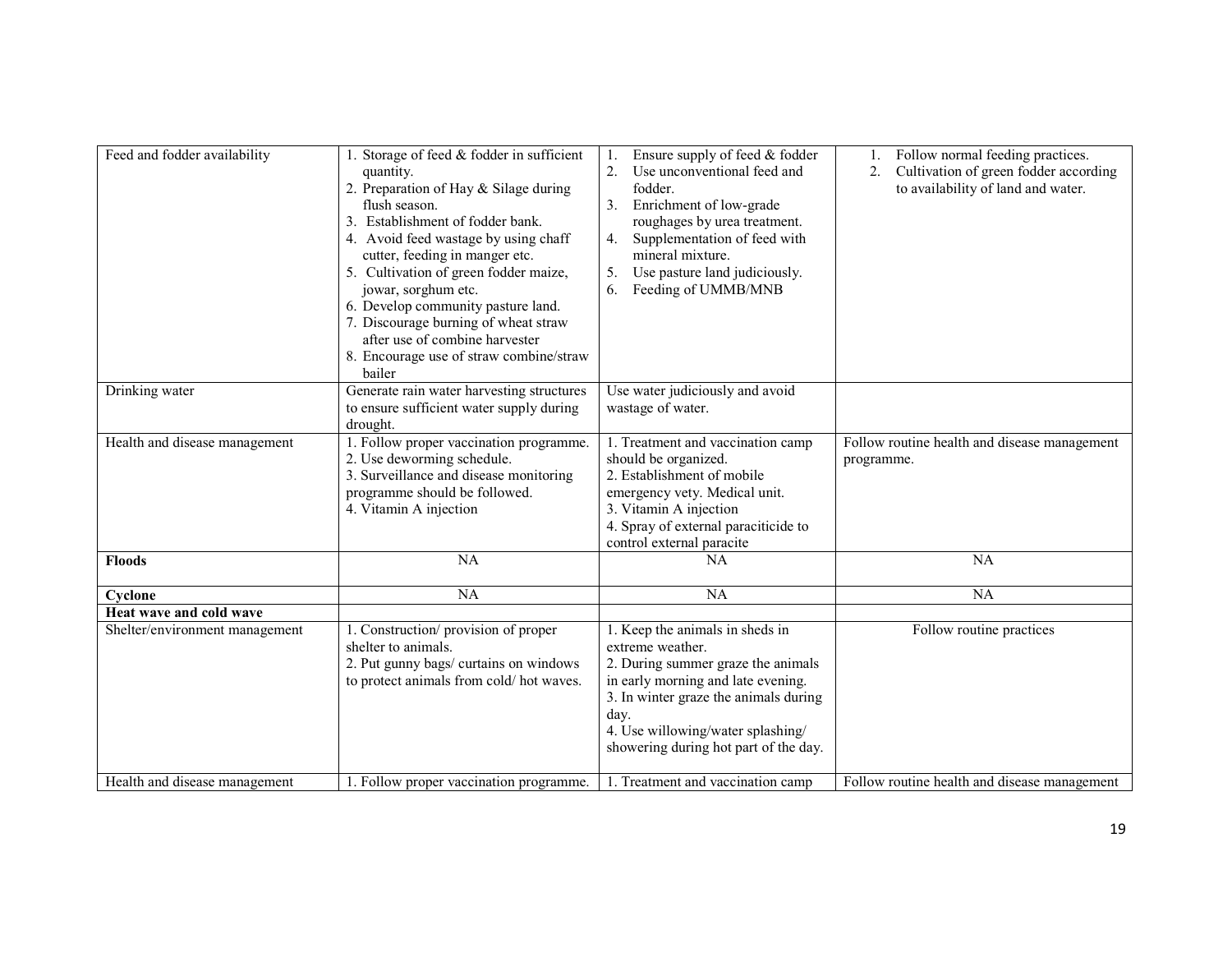| 2. Use deworming schedule.             | should be organized.          | programme. |
|----------------------------------------|-------------------------------|------------|
| 3. Surveillance and disease monitoring | 2. Establishment of mobile    |            |
| programme should be followed.          | emergency vety. Medical unit. |            |
| Neat & Clean Animal shed               |                               |            |

### 2.5.2 Poultry

|                                | <b>Suggested contingency measures</b>                                                                                                                                        |                                                                                                                                                |                                                            |  |
|--------------------------------|------------------------------------------------------------------------------------------------------------------------------------------------------------------------------|------------------------------------------------------------------------------------------------------------------------------------------------|------------------------------------------------------------|--|
|                                | <b>Before the event</b>                                                                                                                                                      | During the event                                                                                                                               | After the event                                            |  |
| <b>Drought</b>                 |                                                                                                                                                                              |                                                                                                                                                |                                                            |  |
| Feed and fodder availability   | 1. Rural poultry/Backyard Poultry is<br>reared on scavenging system therefore<br>there is no need to prepare contingent<br>plan with respect to feed and fodder.             | Ensure supplementary feeding<br>through kitchen waste/ available grain                                                                         | Follow normal feeding routine.                             |  |
| Drinking water                 | Provision of sufficient waters/water<br>pots                                                                                                                                 | Ensure sufficient water availability to<br>birds.                                                                                              | Follow normal routine practices.                           |  |
| Health and disease management  | 1. Follow proper vaccination<br>programme.<br>2. Use deworming schedule.<br>3. Surveillance and disease<br>monitoring programme should be<br>followed.<br>4. Vitamin A drops | 1. Treatment and vaccination camp<br>should be organized.<br>2. Establishment of mobile<br>emergency vety. Medical unit.<br>3. Vitamin A drops | Follow routine health and disease management<br>programme. |  |
| <b>Floods</b>                  | NA                                                                                                                                                                           | NA                                                                                                                                             | <b>NA</b>                                                  |  |
| Cyclone                        | NA                                                                                                                                                                           | NA                                                                                                                                             | NA                                                         |  |
| Heat wave and cold wave        |                                                                                                                                                                              |                                                                                                                                                |                                                            |  |
| Shelter/environment management | Construction/ provision of proper<br>shelter to poultry birds.<br>2. Put gunny bags/ curtains on<br>windows to prevent birds from cold/<br>hot waves.                        | 1. Keep the birds in sheds in extreme<br>weather.                                                                                              | Follow routine practices                                   |  |
| Health and disease management  | 1. Follow proper vaccination<br>programme.                                                                                                                                   | 1. Treatment and vaccination camp<br>should be organized.                                                                                      | Follow routine health and disease management<br>programme. |  |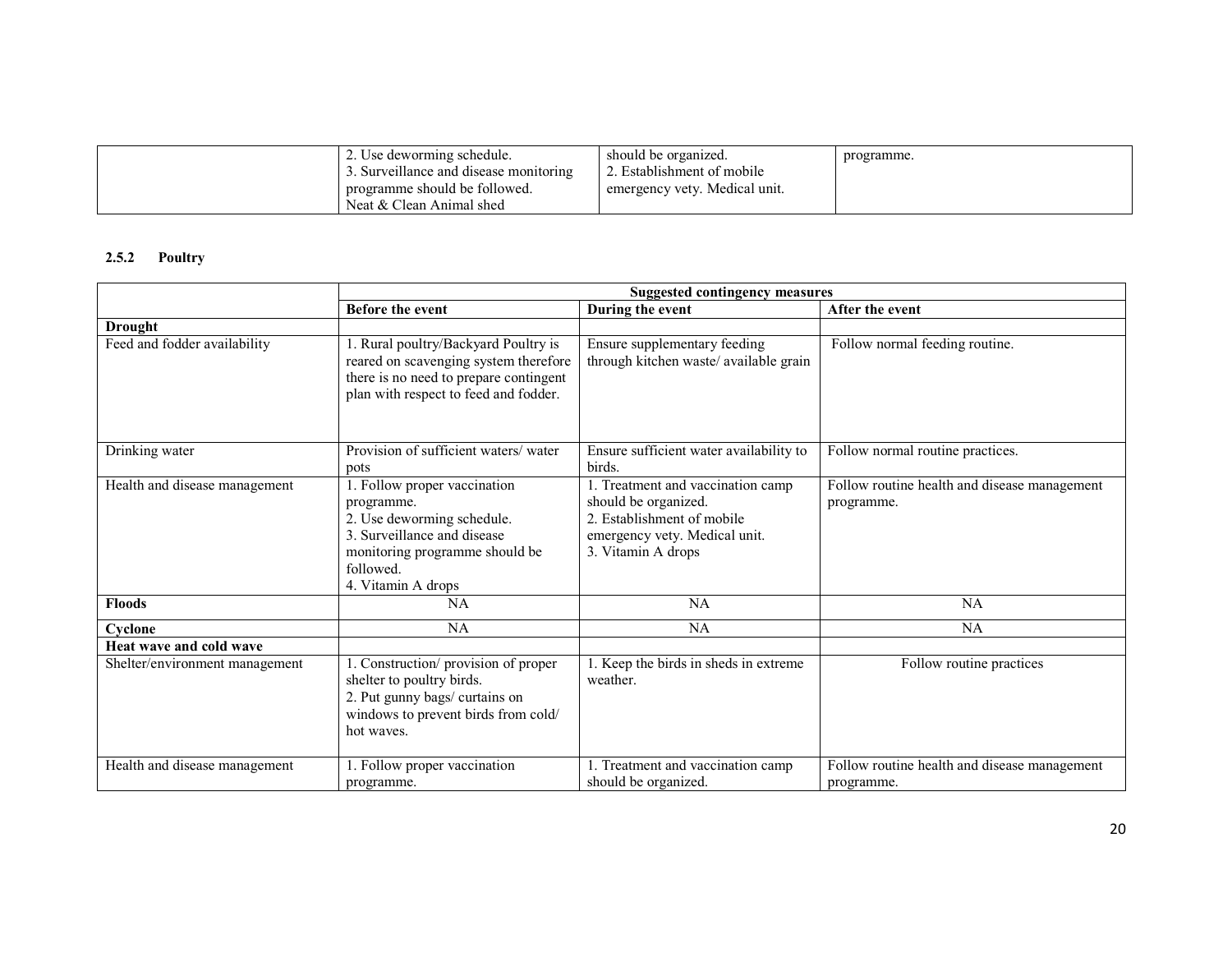| 2. Use deworming schedule.       | 2. Establishment of mobile    |  |
|----------------------------------|-------------------------------|--|
| 3. Surveillance and disease      | emergency vety. Medical unit. |  |
| I monitoring programme should be | . Vitamin A drops             |  |
| followed.                        |                               |  |
| 4. Vitamin A drops               |                               |  |

#### 2.5.3 : Fisheries/Aquaculture

|                                                                        | <b>Suggested Contingency Measures</b>                                 |                                                                                                                                      |                                                                                                                                |  |  |  |
|------------------------------------------------------------------------|-----------------------------------------------------------------------|--------------------------------------------------------------------------------------------------------------------------------------|--------------------------------------------------------------------------------------------------------------------------------|--|--|--|
|                                                                        | <b>Before the Event</b>                                               | <b>During the Event</b>                                                                                                              | <b>After the Event</b>                                                                                                         |  |  |  |
| <b>Drought</b>                                                         |                                                                       |                                                                                                                                      |                                                                                                                                |  |  |  |
| A.Capture                                                              |                                                                       |                                                                                                                                      |                                                                                                                                |  |  |  |
| Marine                                                                 | $\blacksquare$                                                        |                                                                                                                                      | $\blacksquare$                                                                                                                 |  |  |  |
| Inland                                                                 |                                                                       |                                                                                                                                      |                                                                                                                                |  |  |  |
| (i)Shallow water depth due to insufficient<br>rains/inflow             | Harvest the available fish stock.<br>$\bullet$                        | • Weed clearance from pond<br>· Either market it if marketable size<br>stock in<br>pond<br>with<br><sub>or</sub><br>sufficient water | • Stocking of fish seed on arrival of sufficient<br>rain water.<br>• Desilting of ponds on drying<br>• Repair the embankments. |  |  |  |
| (ii) Changes in water quality                                          | physico-chemical • Use<br>Assess<br>$\bullet$<br>properties of water. | buffering<br>like<br>agent<br>lime/alum based on water<br>analysis.                                                                  | • Repeat water quality assessment.                                                                                             |  |  |  |
| (iii) Any other                                                        |                                                                       |                                                                                                                                      |                                                                                                                                |  |  |  |
| <b>B.</b> Aquaculture                                                  |                                                                       |                                                                                                                                      |                                                                                                                                |  |  |  |
| (i)Shallow water depth in ponds due to<br>insufficient rains/inflow    |                                                                       |                                                                                                                                      |                                                                                                                                |  |  |  |
| (ii) Impact of salt load build up in<br>ponds/Changes in water quality |                                                                       |                                                                                                                                      |                                                                                                                                |  |  |  |
| (iii) Any other                                                        |                                                                       |                                                                                                                                      |                                                                                                                                |  |  |  |
| 2)Floods                                                               |                                                                       |                                                                                                                                      |                                                                                                                                |  |  |  |
| A.Capture                                                              |                                                                       |                                                                                                                                      |                                                                                                                                |  |  |  |
| Marine                                                                 |                                                                       |                                                                                                                                      |                                                                                                                                |  |  |  |
| Inland                                                                 |                                                                       |                                                                                                                                      |                                                                                                                                |  |  |  |
| (i) Average compensation paid dueto loss<br>of human life              |                                                                       |                                                                                                                                      |                                                                                                                                |  |  |  |
| (ii) No of boats/nets damaged                                          |                                                                       |                                                                                                                                      |                                                                                                                                |  |  |  |
| (iii) No of houses damaged                                             |                                                                       |                                                                                                                                      |                                                                                                                                |  |  |  |
| $\overline{(iv)$ Loss to stock                                         |                                                                       |                                                                                                                                      |                                                                                                                                |  |  |  |
| (v) Change in water quality                                            |                                                                       |                                                                                                                                      |                                                                                                                                |  |  |  |
| (vi) Health and diseases                                               |                                                                       |                                                                                                                                      |                                                                                                                                |  |  |  |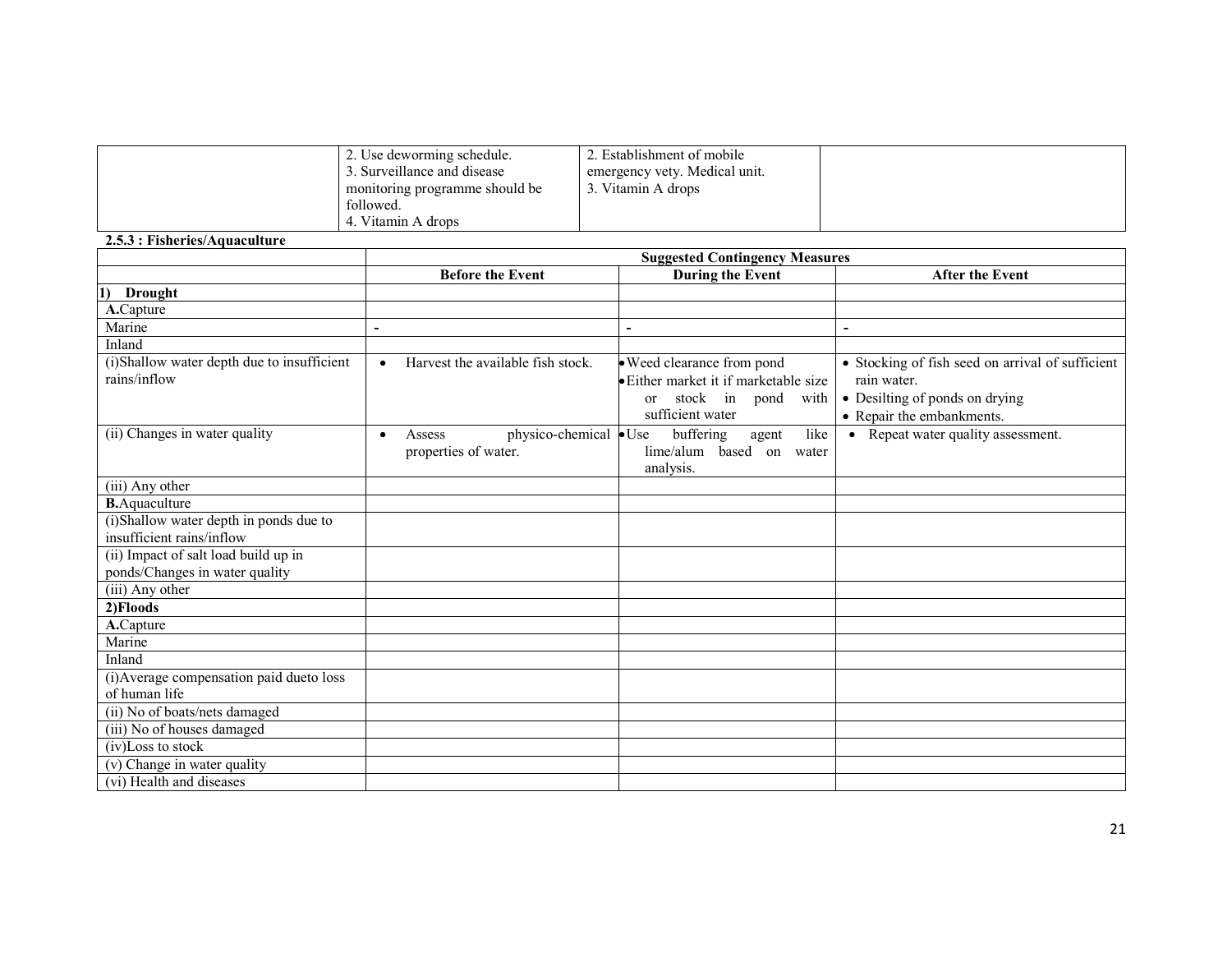| A.Aquaculture                              |                                                                           |                                                                          |                                                 |
|--------------------------------------------|---------------------------------------------------------------------------|--------------------------------------------------------------------------|-------------------------------------------------|
| (i) Inundation with flood water            | Clear obstacle from the water<br>$\bullet$                                | Clear the screen during flood                                            | Stock assess<br>$\bullet$                       |
|                                            | ways i.e. inlet & outlet fix screens at                                   | and remove obstacles from                                                |                                                 |
|                                            | inlet & out let                                                           | screen                                                                   |                                                 |
| (ii) Water continuation and changes in     | Check entry of polluted water                                             | Monitoring and management<br>$\bullet$                                   | Periodical harvesting<br>$\bullet$              |
| quality                                    | in the pond                                                               | of water quality                                                         |                                                 |
| (iii) Health and diseases                  | Assess water quality<br>and<br>$\bullet$<br>health status of fish Biomass | Use recommended treatment<br>$\bullet$<br>against disease indentified if | Stock assessment for losses if any<br>$\bullet$ |
|                                            |                                                                           | any after flood is over                                                  |                                                 |
| (iv)Loss to stock and                      | Nil                                                                       | <b>Nil</b>                                                               | <b>Nil</b>                                      |
| inputs(feed, chemicals etc)                |                                                                           |                                                                          |                                                 |
| (v) Infrastructure damage(pumps, aerators, | <b>Nil</b>                                                                | <b>Nil</b>                                                               | <b>Nil</b>                                      |
| hut etc)                                   |                                                                           |                                                                          |                                                 |
| (vi) Any other                             |                                                                           |                                                                          |                                                 |
| 3)Cyclone/Tsunami                          | NA                                                                        | <b>NA</b>                                                                | <b>NA</b>                                       |
| 4) Heat & cold wave                        |                                                                           |                                                                          |                                                 |
| A.Capture                                  |                                                                           |                                                                          |                                                 |
| Marine                                     |                                                                           |                                                                          | $\overline{\phantom{a}}$                        |
| Inland                                     | • Selection of suitable species i.e.                                      | Changing feeding regimes,<br>$\bullet$                                   | Maintain water level<br>$\bullet$               |
|                                            | common carp and IMC for culture                                           | De-stocking                                                              |                                                 |
|                                            | • Sufficient water is to be maintained                                    | Add water to maintain                                                    |                                                 |
|                                            | and assess water quality.                                                 | temperature                                                              |                                                 |
|                                            |                                                                           | Stop manuring<br>$\bullet$                                               |                                                 |
| <b>B.</b> Aquaculture                      |                                                                           |                                                                          |                                                 |
| (i)Change in pond environment(water        | • Selection of suitable species i.e.                                      | Increasing water depth                                                   | Maintain water level                            |
| quality)                                   | common carp and IMC for culture<br>• Sufficient water is to be maintained | Providing oxygen<br>$\bullet$                                            |                                                 |
|                                            | and assess water quality.                                                 | supplementation,                                                         |                                                 |
|                                            |                                                                           | Changing feeding regimes,<br>Recalculating water<br>$\bullet$            |                                                 |
|                                            |                                                                           | Add water to maintain<br>$\bullet$                                       |                                                 |
|                                            |                                                                           | temperature                                                              |                                                 |
|                                            |                                                                           | stop manuring<br>$\bullet$                                               |                                                 |
|                                            |                                                                           |                                                                          |                                                 |
| (ii) Health and diseases management        | water<br>quality<br>and<br>Assess                                         | Use recommended treatment<br>$\bullet$                                   | Routine management                              |
|                                            | health status of fish Biomass                                             | against<br>disease<br>(i f)                                              |                                                 |
|                                            |                                                                           | indentified)                                                             |                                                 |
| (iii) Any other                            |                                                                           |                                                                          |                                                 |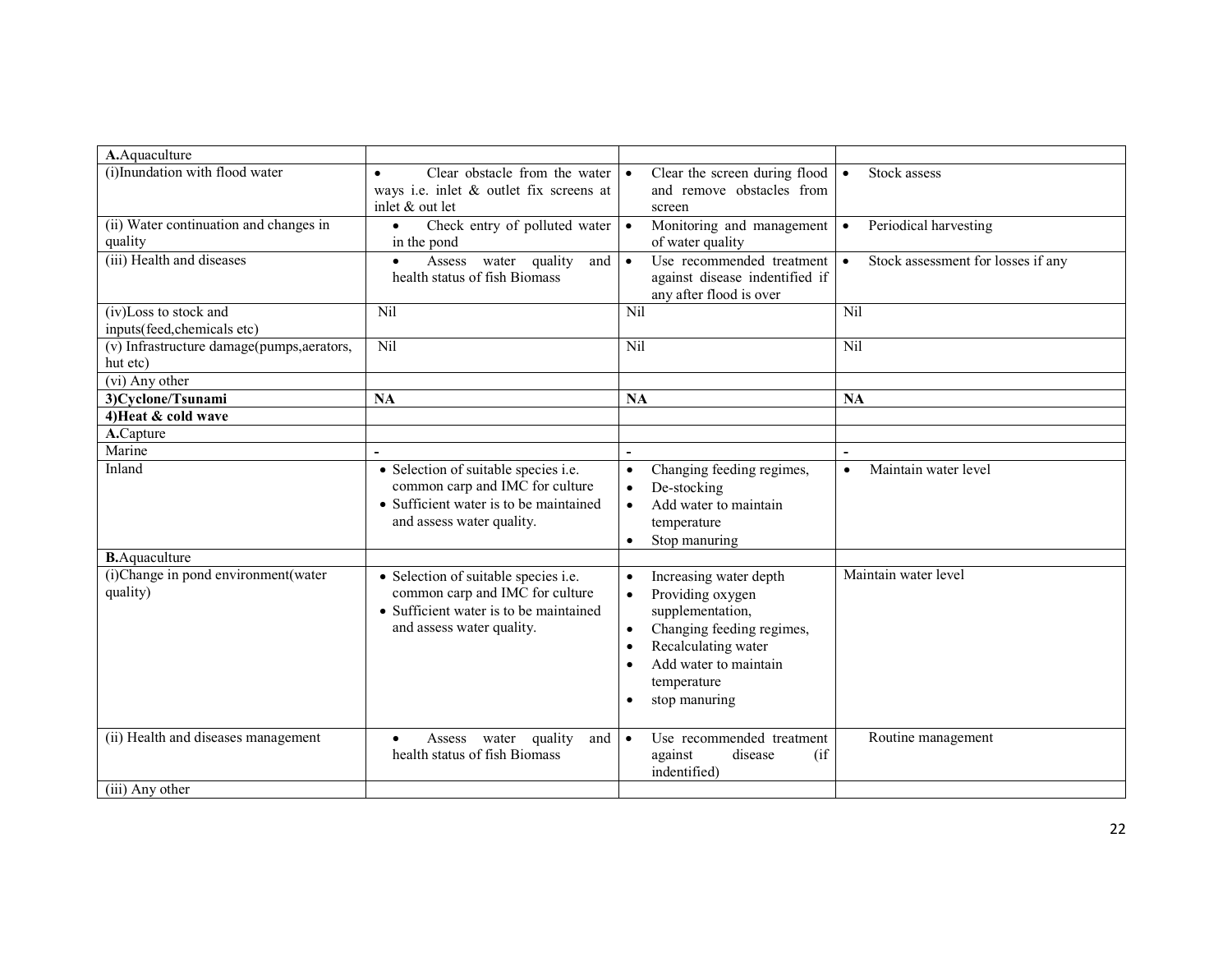#### 1.10 FISHERIES ( Data Source: Fisheries Department)

| A. Capture                                                                       |                                          |            |                                 |                                      |                                                        |                                |
|----------------------------------------------------------------------------------|------------------------------------------|------------|---------------------------------|--------------------------------------|--------------------------------------------------------|--------------------------------|
| <b>Marine</b> (Data<br>1)                                                        | No. of                                   |            | <b>Boats</b>                    | <b>Nets</b>                          |                                                        | <b>Storage facilities (Ice</b> |
| source: fisheries<br>Department)                                                 | <b>Fishermen</b>                         | Mechanized | Non-<br>Mechanized              | Mechanized(Trawl nets,<br>Gill nets) | Non-Mechanized<br>(Shore Seines,<br>Stake & trap nets) | plants etc)                    |
|                                                                                  | ٠                                        | ۰          | $\overline{\phantom{a}}$        | ۰                                    | $\blacksquare$                                         |                                |
| ii) Inland (Data Source:<br><b>Fisheries Department)</b>                         | <b>No. Farmer Owned Ponds</b>            |            | No of Reservoirs & (Area in ha) |                                      | No of Village tanks                                    |                                |
|                                                                                  | $\ensuremath{\textnormal{\textbf{NIL}}}$ |            |                                 |                                      |                                                        |                                |
|                                                                                  |                                          |            |                                 |                                      |                                                        |                                |
|                                                                                  |                                          |            |                                 |                                      |                                                        |                                |
|                                                                                  |                                          |            |                                 |                                      |                                                        |                                |
| <b>B.Culture</b>                                                                 |                                          |            |                                 |                                      |                                                        |                                |
|                                                                                  | <b>Water Spread Area(ha)</b>             |            | Yield (t/ha)                    |                                      | Production(000 tons)                                   |                                |
| i) Brackish water(data<br><b>Source</b><br><b>MPEDA/Fisheries</b><br>Department) | $\blacksquare$                           |            | $\blacksquare$                  |                                      | ٠                                                      |                                |
| ii)Fresh Water(Data<br><b>Source: Fisheries</b><br>Department)                   |                                          |            |                                 |                                      |                                                        |                                |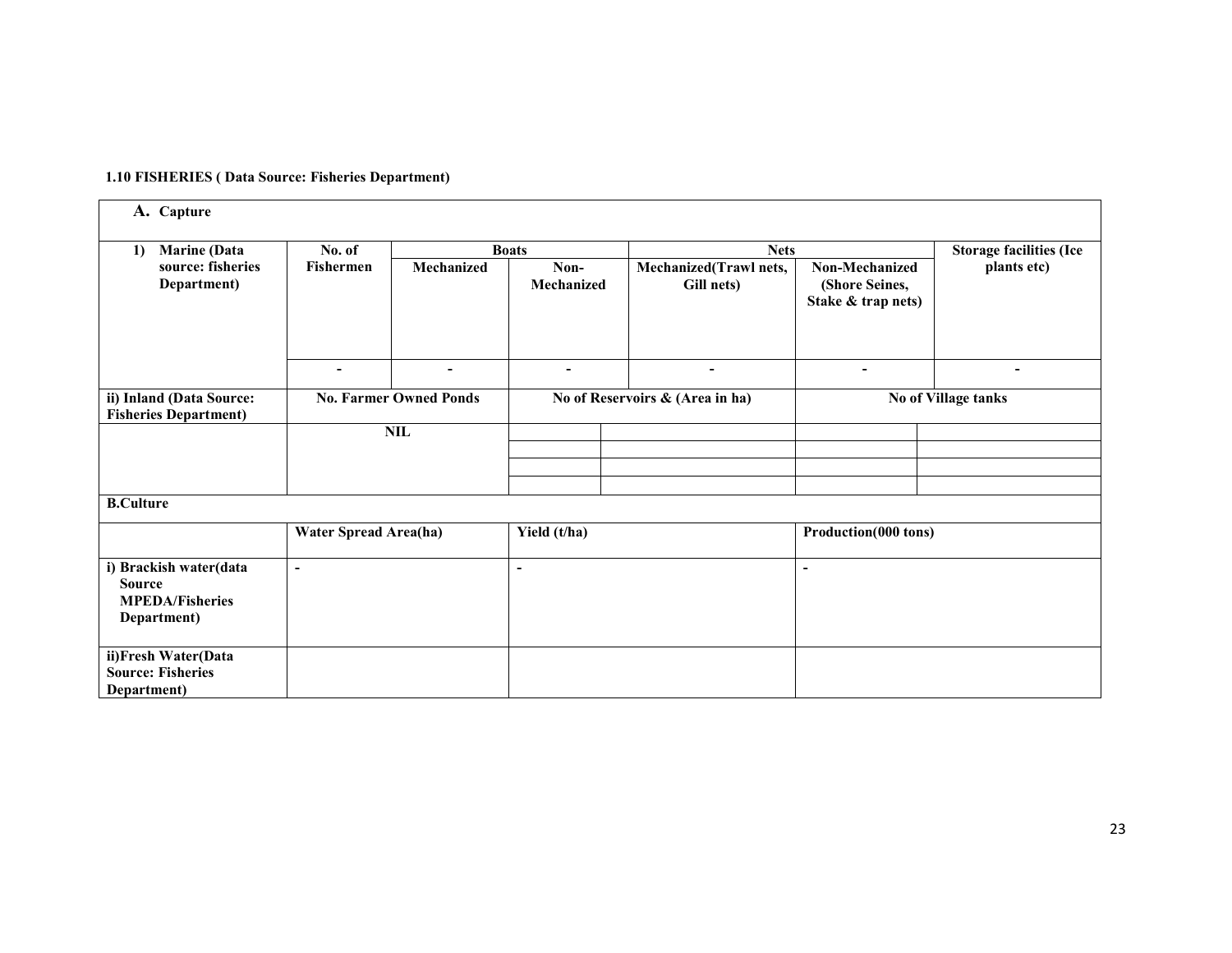#### Annexure-I